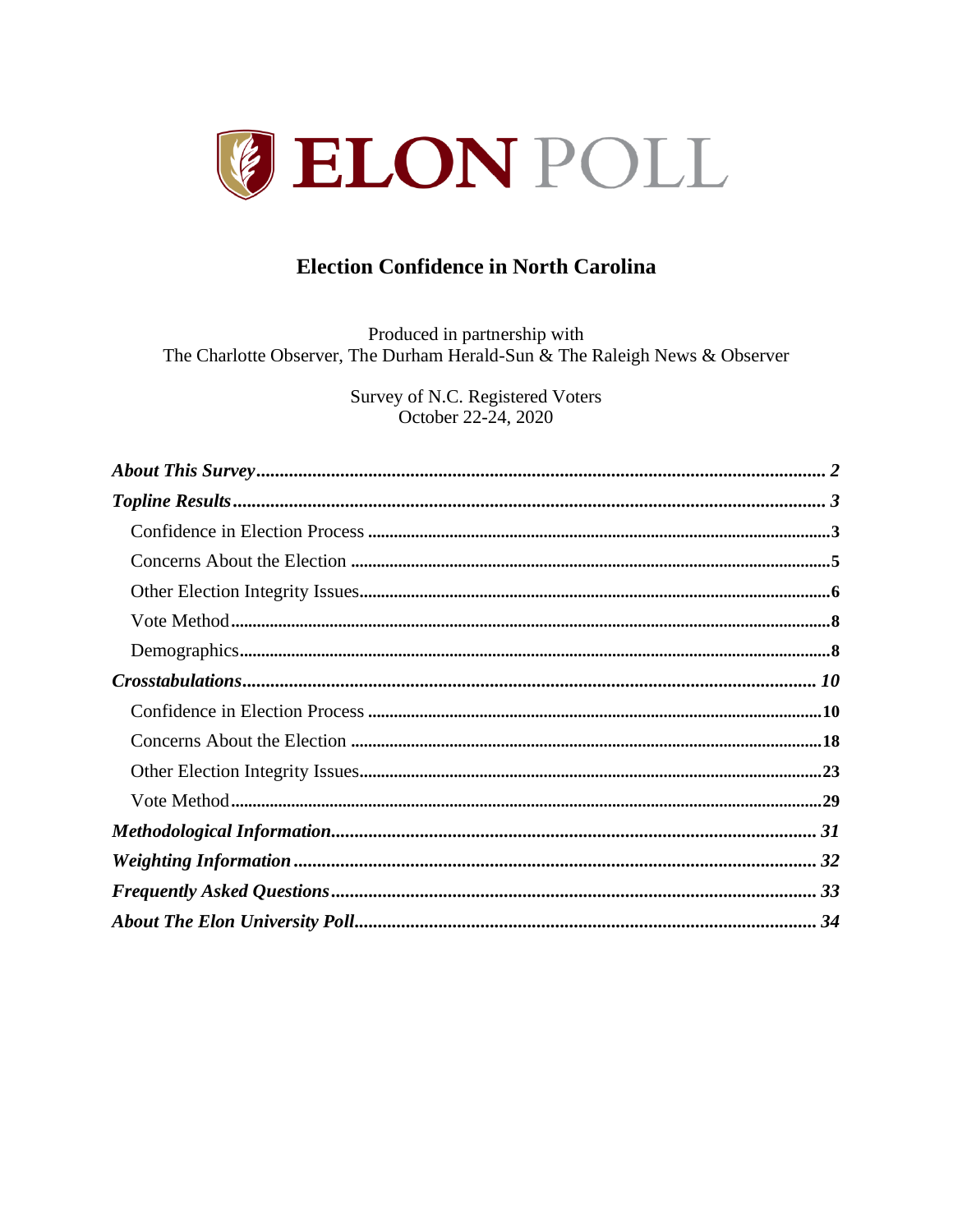

## <span id="page-1-0"></span>**About This Survey**

The Elon University Poll conducted a representative online survey of 1,259 registered voters in North Carolina from October 22-24, 2020.

The results have a credibility interval of +/- 3 percentage points. Unless otherwise noted, results reported below are percentages (%) and sample sizes (N).

This survey's questionnaire explored attitudes related to the upcoming 2020 presidential election.

We repeated several questions about election integrity that we asked in our [February 2020](https://www.elon.edu/u/elon-poll/wp-content/uploads/sites/819/2020/02/2020_2_26-ElonPoll_Report_final.pdf) survey of North Carolina residents. Where appropriate, we include the results from this past survey as a point of comparison in the toplines report below.

For highlights and interpretation of the key findings from this survey, please see the press release associated with this report.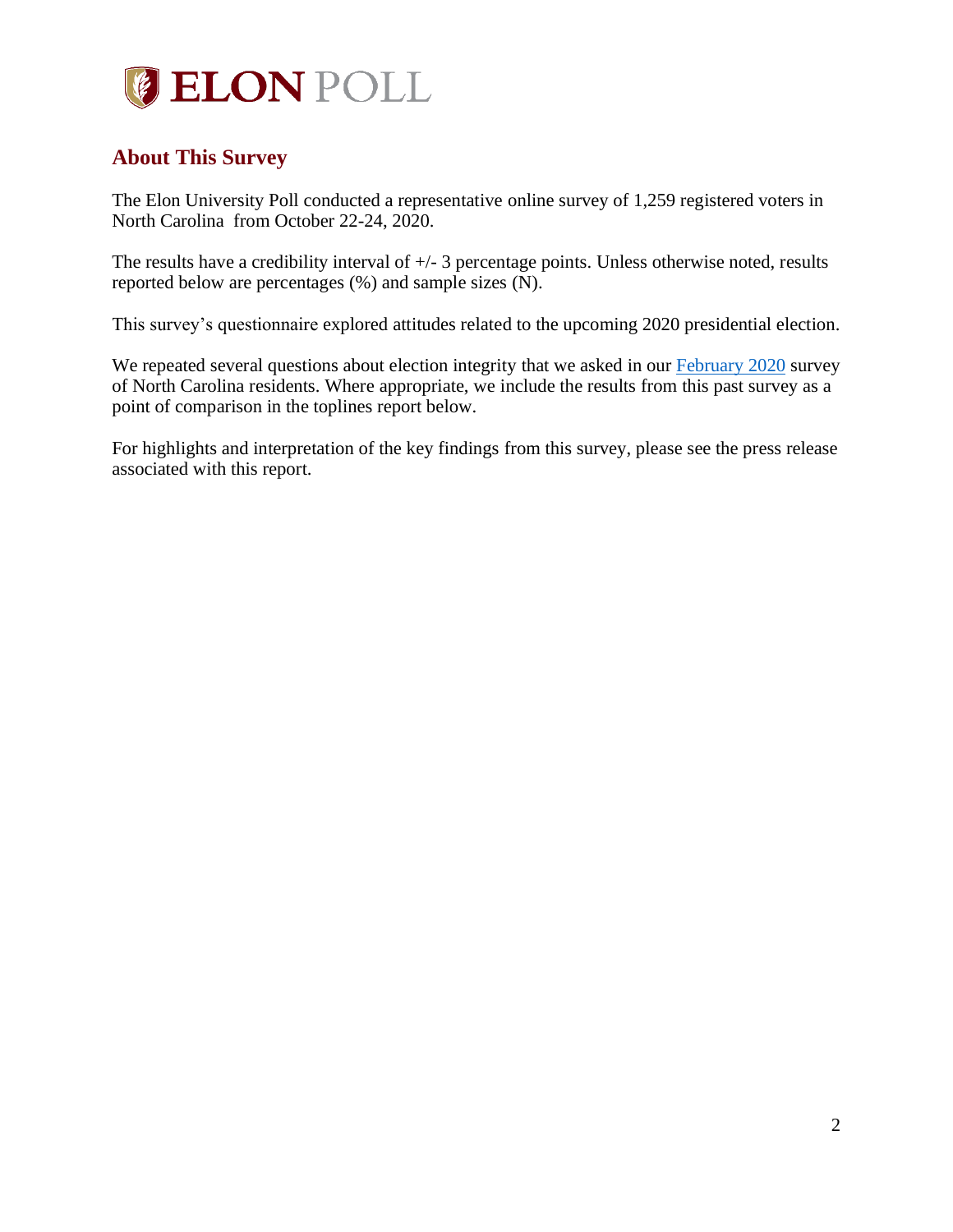

# <span id="page-2-0"></span>**Topline Results**

## <span id="page-2-1"></span>**Confidence in Election Process**

How confident are you that each of the following statements will be true about the 2020 election?

"The election process overall will be fair."

|                           | $\%$ |      | Feb 2020 |
|---------------------------|------|------|----------|
| Very confident            | 24   | 304  | 18       |
| <b>Somewhat confident</b> | 45   | 562  | 34       |
| Only a little confident   | 22   | 281  | 23       |
| Not at all confident      |      | 110  | 25       |
| Total                     | 100  | 1258 | 100      |

"Votes will be counted properly."

|                         | $\%$ |      | Feb 2020 |
|-------------------------|------|------|----------|
| Very confident          | 24   | 303  | 22.      |
| Somewhat confident      | 43   | 542  | 35       |
| Only a little confident | 23   | 287  | 23       |
| Not at all confident    | 10   | 124  | 20       |
| Total                   | 100  | 1257 | 100      |

"Only legally eligible voters will be able to vote."

|                           | $\%$ |      | Feb 2020 |
|---------------------------|------|------|----------|
| Very confident            | 39   | 486  | 32       |
| <b>Somewhat confident</b> | 32   | 403  | 31       |
| Only a little confident   | 17   | 209  | 15       |
| Not at all confident      | 13   | 160  | 22       |
| Total                     | 100  | 1257 | $100 -$  |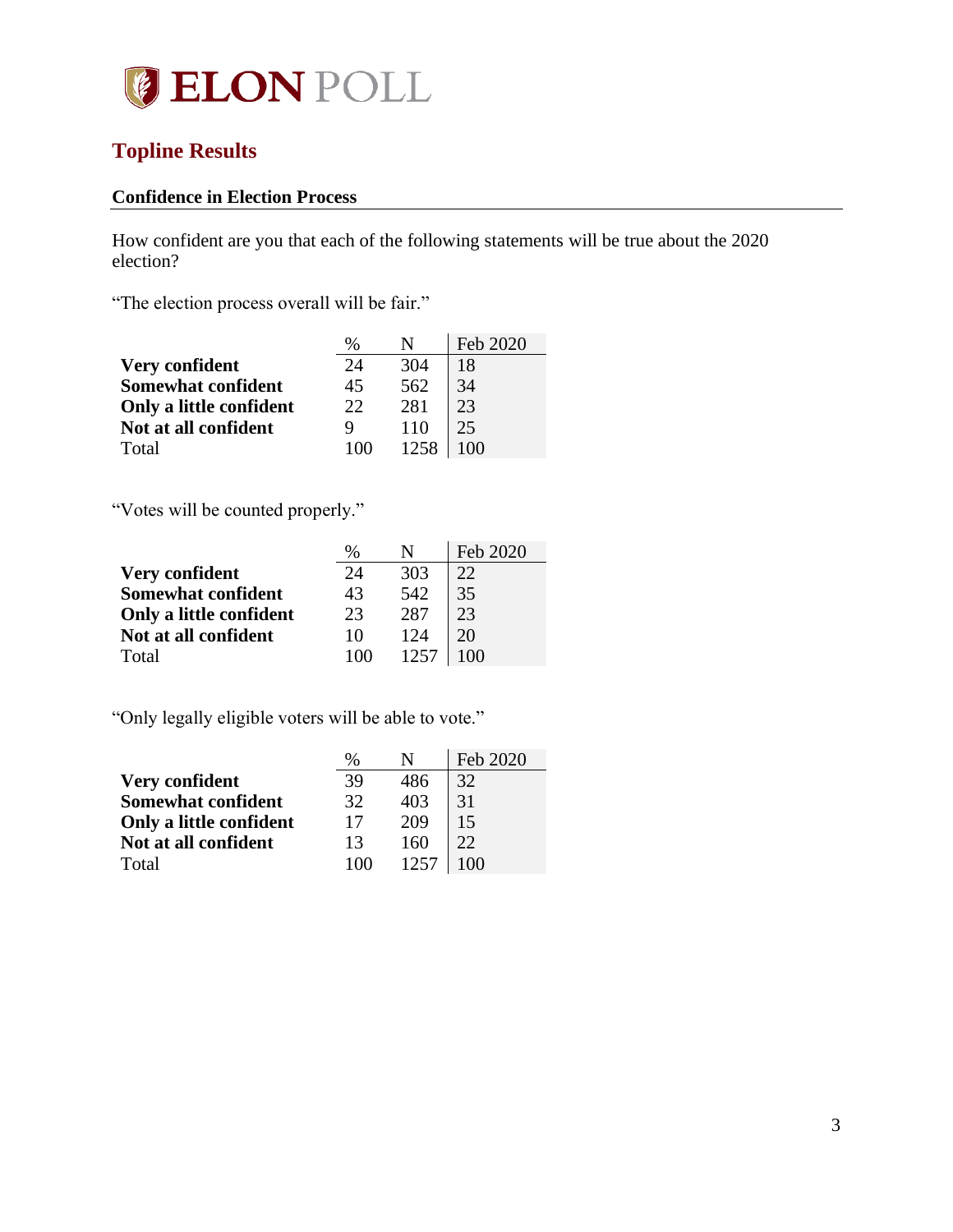

"Legally eligible voters will be able to vote without running into any problems."

|                           | $\%$ |      | Feb 2020 |
|---------------------------|------|------|----------|
| <b>Very confident</b>     | 32   | 400  | 31       |
| <b>Somewhat confident</b> | 45   | 564  | 37       |
| Only a little confident   | 16   | 204  | 16       |
| Not at all confident      |      | 86   | 15       |
| Total                     | 100  | 1254 | 100      |

"Foreign governments won't be able to affect the election's outcome."

|                           | %  |      | Feb 2020 |
|---------------------------|----|------|----------|
| <b>Very confident</b>     | 20 | 248  | 20       |
| <b>Somewhat confident</b> | 37 | 469  | 25       |
| Only a little confident   | 27 | 335  | 21       |
| Not at all confident      | 16 | 204  | 33       |
| Total                     |    | 1256 |          |

"Most Americans will accept the results of this year's presidential election."

|                           | $\frac{0}{0}$ |      |
|---------------------------|---------------|------|
| Very confident            | 19            | 240  |
| <b>Somewhat confident</b> | 37            | 460  |
| Only a little confident   | 27            | 342  |
| Not at all confident      | 17            | 2.17 |
| Total                     | 100           | 1259 |

"President Trump will accept the results of the election as valid."

|                           | $\%$ |      |
|---------------------------|------|------|
| Very confident            | 18   | 226  |
| <b>Somewhat confident</b> | 25   | 313  |
| Only a little confident   | 21   | 264  |
| Not at all confident      | 36   | 456  |
| Total                     | 100  | 1259 |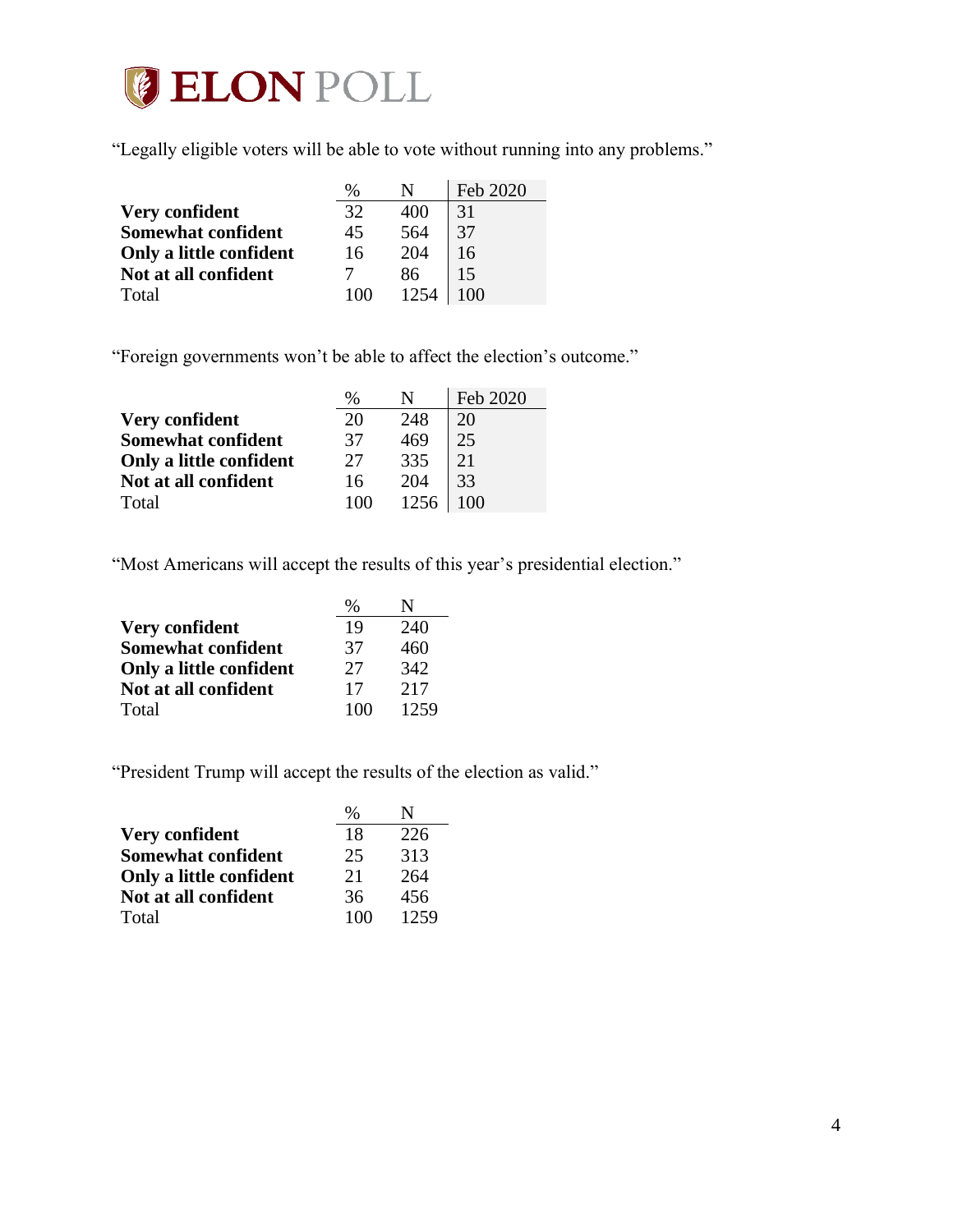

"Vice President Biden will accept the results of the election as valid."

|                           | $\%$ |      |
|---------------------------|------|------|
| Very confident            | 36   | 450  |
| <b>Somewhat confident</b> | 31   | 394  |
| Only a little confident   | 19   | 240  |
| Not at all confident      | 14   | 172  |
| Total                     | 100  | 1256 |

## <span id="page-4-0"></span>**Concerns About the Election**

"How concerned are you about mail-in voting leading to election fraud?"

|                           | ℅   |      |
|---------------------------|-----|------|
| <b>Very concerned</b>     | 33  | 420  |
| <b>Somewhat concerned</b> | 30  | 371  |
| Only a little concerned   | 18  | 222  |
| Not at all concerned      | 20  | 245  |
| Total                     | 100 | 1258 |

"How concerned are you about mail-in ballots getting rejected?"

|                           | $\%$ |      |
|---------------------------|------|------|
| <b>Very concerned</b>     | 29   | 365  |
| <b>Somewhat concerned</b> | 41   | 510  |
| Only a little concerned   | 21   | 260  |
| Not at all concerned      | 10   | 123  |
| Total                     | 100  | 1258 |

"How concerned are you about voters being intimidated or harassed when going to vote?"

|                           | $\%$ |      |
|---------------------------|------|------|
| <b>Very concerned</b>     | 21   | 268  |
| <b>Somewhat concerned</b> | 31   | 385  |
| Only a little concerned   | 25   | 311  |
| Not at all concerned      | 23   | 293  |
| Total                     | 100  | 1257 |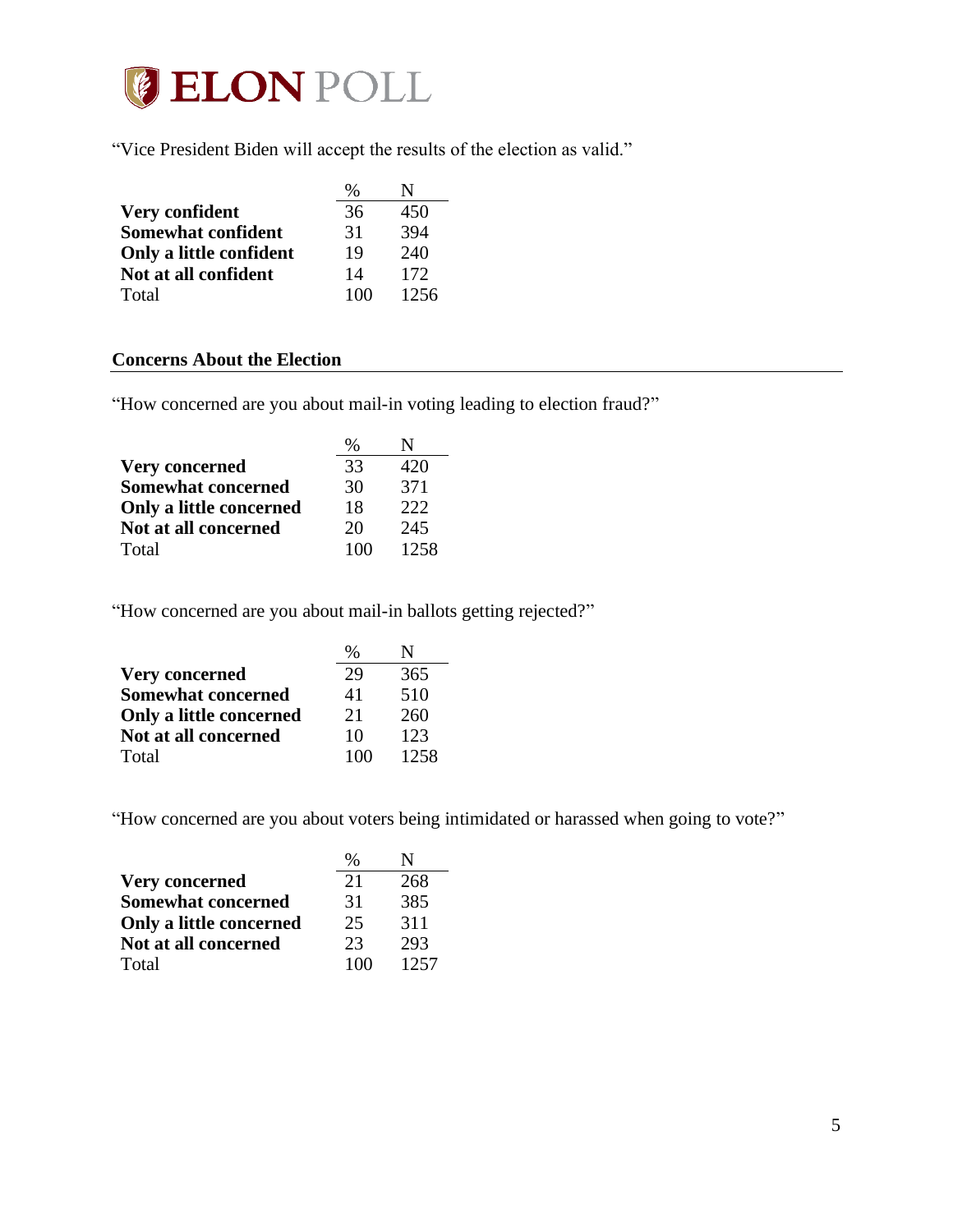

"How concerned are you about the spread of COVID-19 from in-person voting?"

|                           | $\frac{0}{0}$ |      |
|---------------------------|---------------|------|
| <b>Very concerned</b>     | 24            | 301  |
| <b>Somewhat concerned</b> | 31            | 384  |
| Only a little concerned   | 25            | 313  |
| Not at all concerned      | 21            | 260  |
| Total                     | 100           | 1257 |

"How concerned are you about violence breaking out after the election?"

|                           | %   | N    |
|---------------------------|-----|------|
| <b>Very concerned</b>     | 38  | 483  |
| <b>Somewhat concerned</b> | 36  | 457  |
| Only a little concerned   | 17  | 219  |
| Not at all concerned      | 8   | 99   |
| Total                     | 100 | 1257 |

### <span id="page-5-0"></span>**Other Election Integrity Issues**

"Will you personally accept the results of the presidential election as valid, regardless of who wins and who loses?"

|            | %   | N    | Oct 2016        |
|------------|-----|------|-----------------|
| Yes        | 63  | 795  | 83              |
| No         |     | 48   |                 |
| It depends | 33  | 412  | 8 (volunteered) |
| Total      | 100 | 1255 | 100             |

"When do you expect to know who won the presidential election?"

|                               | $\%$ |      |
|-------------------------------|------|------|
| <b>On Election Day itself</b> | 33   | 419  |
| <b>Several days after</b>     | 41   | 511  |
| More than a week after        | 19   | 237  |
| More than a month after       | 7    | 89   |
| Total                         | 100  | 1256 |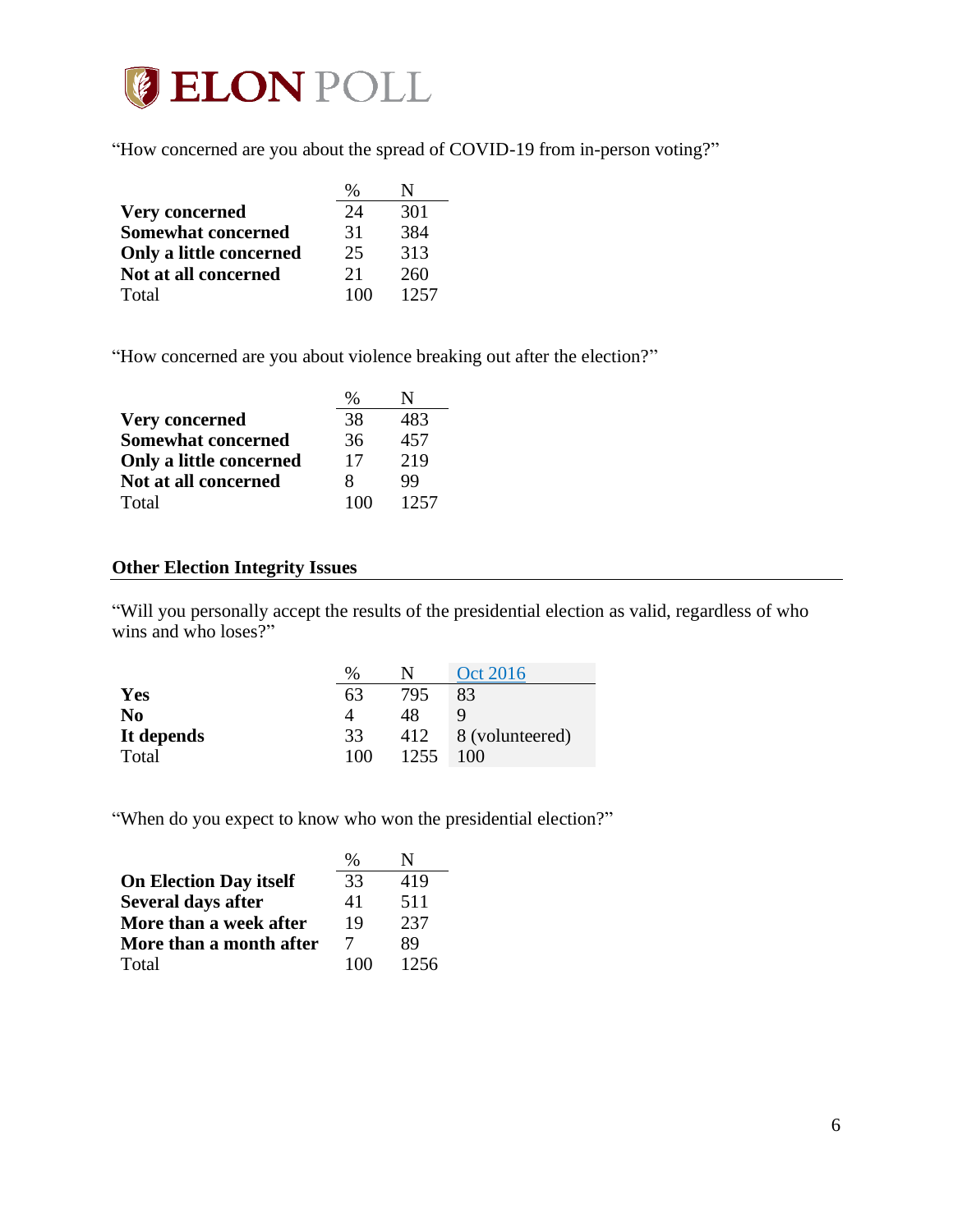

"How confident are you in the ability of public opinion polls to predict the outcome of the 2020 presidential election?"

|                           | %   |      |
|---------------------------|-----|------|
| Very confident            | 12  | 154  |
| <b>Somewhat confident</b> | 32  | 404  |
| Only a little confident   | 30  | 370  |
| Not at all confident      | 26  | 327  |
| Total                     | 100 | 1255 |

"If a dispute about the 2020 election goes to the United States Supreme Court, how much do you trust the court to determine the outcome?"

|                 | %   |      |
|-----------------|-----|------|
| A great deal    | 25  | 315  |
| <b>Somewhat</b> | 41  | 513  |
| Only a little   | 20  | 254  |
| Not at all      | 13  | 166  |
| Total           | 100 | 1249 |

"Compared with the 2016 election, are you paying more or less attention to news about the 2020 election?"

|                               | %   | N    |
|-------------------------------|-----|------|
| More attention in 2020        | 65  | 814  |
| <b>Less attention in 2020</b> | 11  | 143  |
| About the same amount         | 24  | 296  |
| Total                         | 100 | 1253 |

"If you could choose, would you prefer if the United States elected the president based on a national popular vote or based on the current Electoral College system?"

|                              | $\%$ |      |
|------------------------------|------|------|
| <b>National popular vote</b> | 51   | 647  |
| <b>Electoral College</b>     | 29   | 369  |
| It depends                   | 19   | 242  |
| Total                        | 100  | 1258 |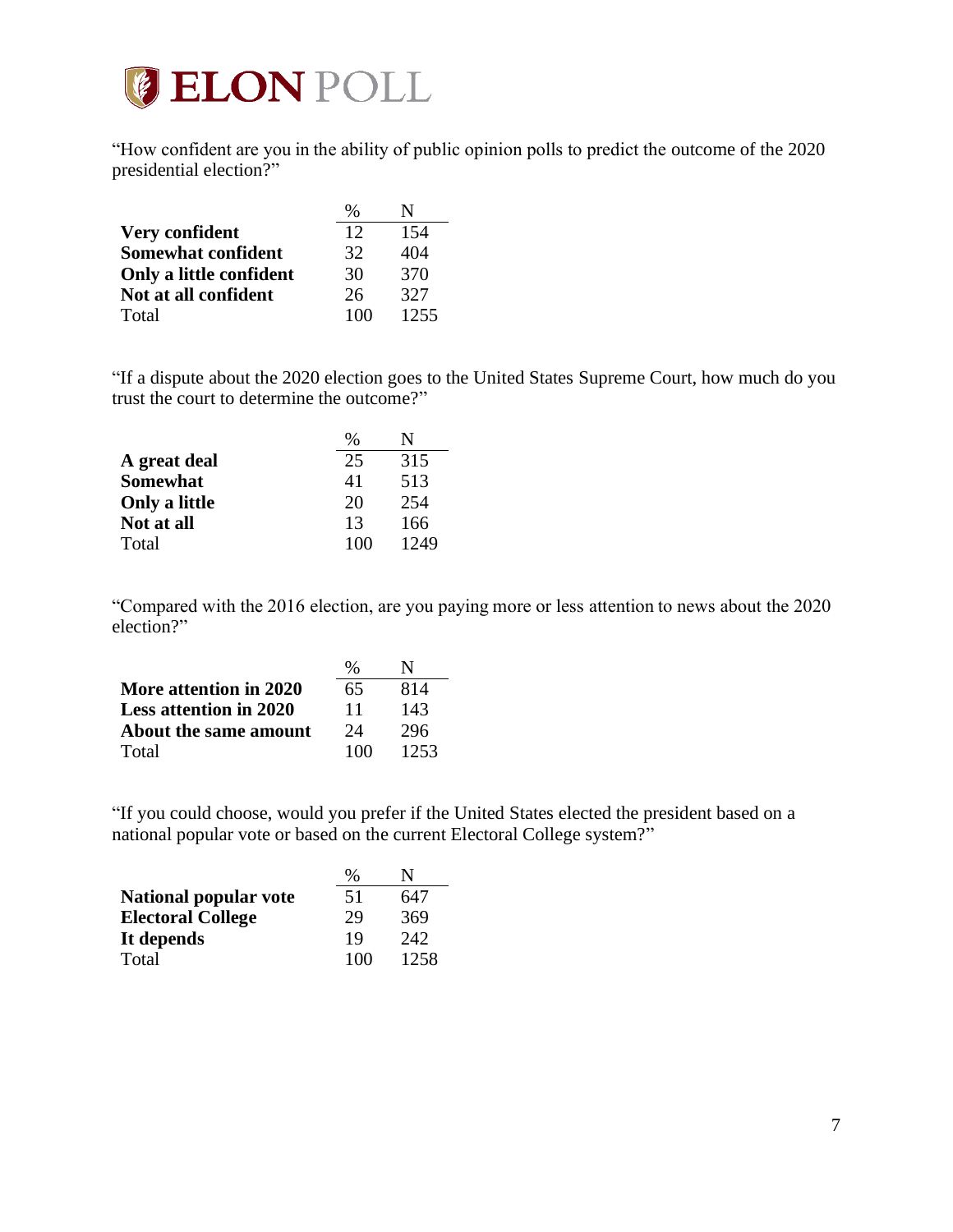

### <span id="page-7-0"></span>**Vote Method**

Note: Respondents were asked a series of questions in order to create this variable, for the crosstabulations later in this report.

|                              | $\%$ |      |
|------------------------------|------|------|
| <b>One-stop early voting</b> | 32   | 400  |
| Voted using mail-in ballot   | 11   | 133  |
| Not yet voted                | 58   | 725  |
| Total                        | 100  | 1259 |

[if already voted]

"How satisfied were you by your experience with the voting process this year?"

|                                    | %  |     |
|------------------------------------|----|-----|
| <b>Extremely satisfied</b>         | 68 | 445 |
| <b>Somewhat satisfied</b>          | 22 | 143 |
| Neither satisfied nor dissatisfied |    | 49  |
| Somewhat dissatisfied              |    | 13  |
| <b>Extremely dissatisfied</b>      |    |     |
| Total                              |    | 653 |

## <span id="page-7-1"></span>**Demographics**<sup>1</sup>

County Density<sup>2</sup>

| %   | N    |
|-----|------|
| 39  | 486  |
| 25  | 316  |
| 36  | 457  |
| 100 | 1259 |
|     |      |
|     |      |
| %   | N    |
| 11  | 138  |
| 33  | 415  |
| 33  | 415  |
| 23  | 290  |
|     |      |

<sup>&</sup>lt;sup>1</sup> Some demographic response options were collapsed for reporting and display purposes.

<sup>&</sup>lt;sup>2</sup> County type was determined according to classifications created by the [NC Rural Center.](https://www.ncruralcenter.org/wp-content/uploads/2018/01/Rural-Map-2018-1.png)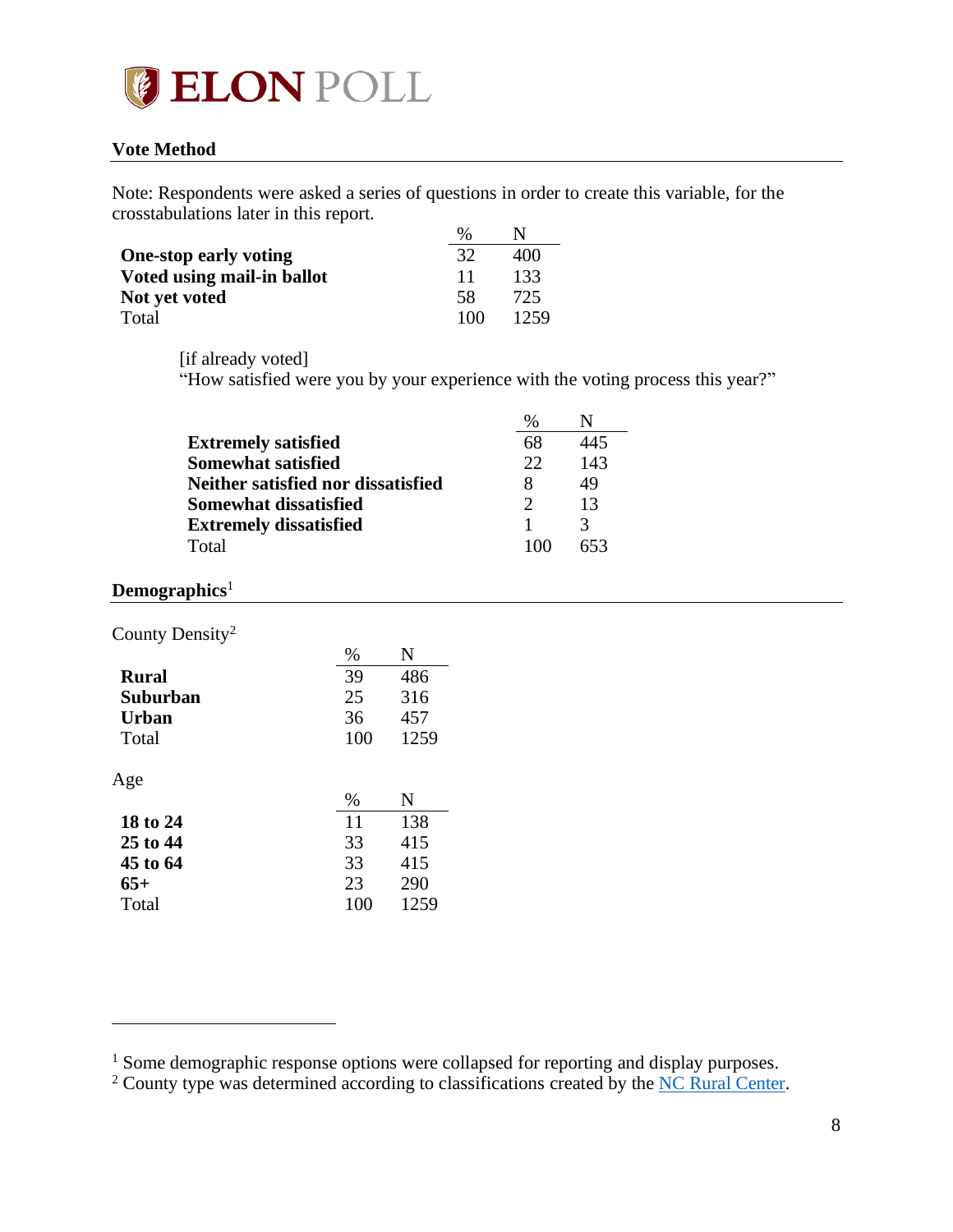

| uender |
|--------|
|--------|

|                                      | $\%$ | N           |
|--------------------------------------|------|-------------|
| <b>Male</b>                          | 46   | 578         |
| <b>Female</b>                        | 54   | 681         |
| Total                                | 100  | 1259        |
|                                      |      |             |
|                                      |      |             |
| Race                                 |      |             |
|                                      | $\%$ | N           |
| White (non-Hispanic)                 | 64   | 806         |
| <b>Black</b>                         | 21   | 259         |
| <b>Other</b>                         | 15   | 194         |
| Total                                | 100  | 1259        |
|                                      |      |             |
|                                      |      |             |
|                                      |      |             |
| Education                            |      |             |
|                                      | $\%$ | $\mathbf N$ |
| <b>Less than Bachelor's</b>          | 62   | 781         |
|                                      | 38   | 478         |
| <b>Bachelor's or higher</b><br>Total | 100  | 1259        |
|                                      |      |             |
|                                      |      |             |
| Party Identification                 |      |             |
|                                      | $\%$ | N           |
|                                      | 30   | 380         |
| <b>Republican</b><br><b>Neither</b>  | 34   | 429         |
| <b>Democrat</b>                      | 36   | 449         |
| Total                                | 100  | 1259        |

Note: This is self-reported party identification.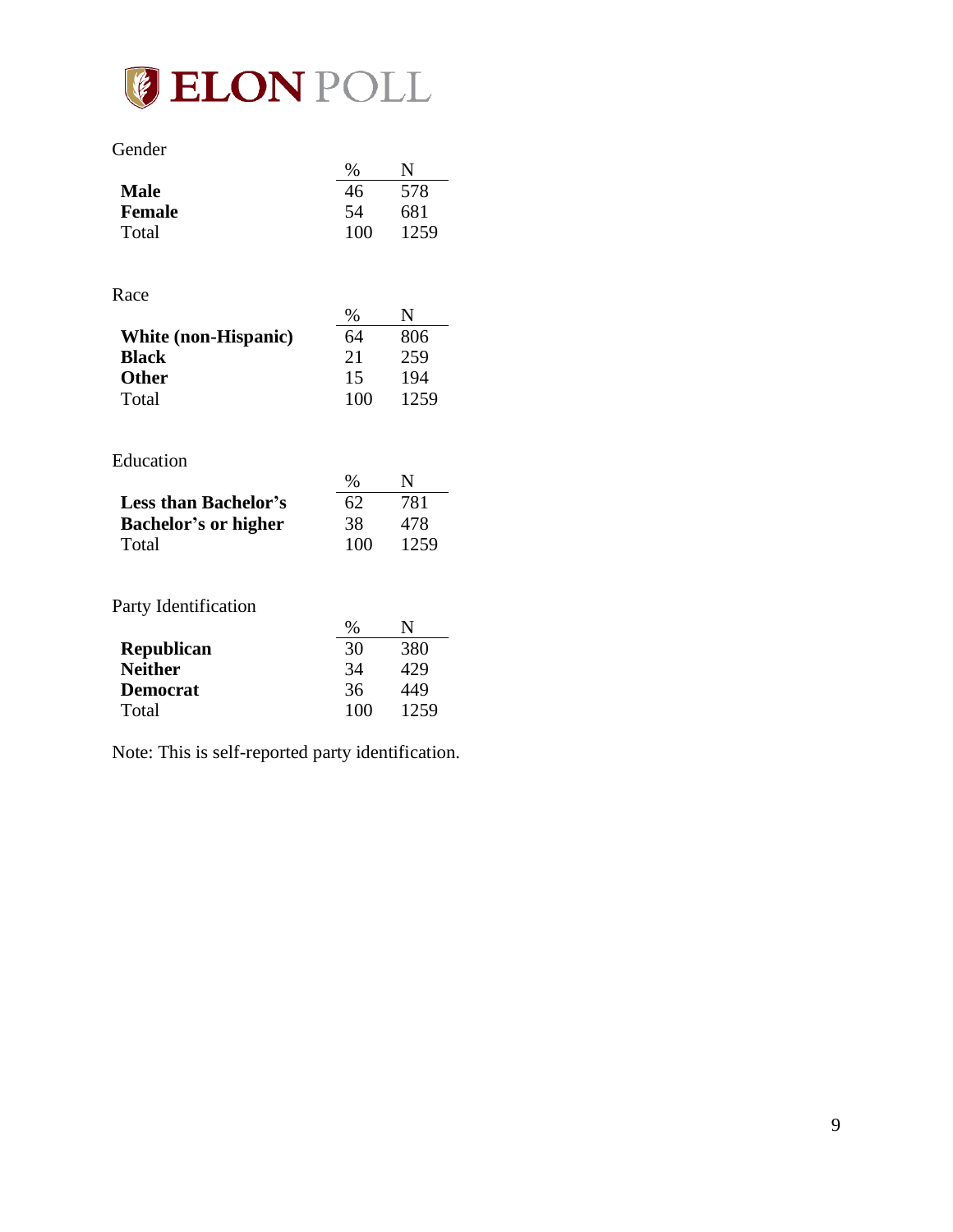

## <span id="page-9-0"></span>**Crosstabulations**

Note: In this section of the report, the numbers reported are row percentages, and comparisons can be made within columns. Due to weights and rounding, row percentages do not always sum to 100. Caution is warranted when interpreting differences in the crosstabulations. Sub-group sample sizes are smaller, and therefore the credibility intervals for these estimates are wider.

#### <span id="page-9-1"></span>**Confidence in Election Process**

"The election process overall will be fair."

|                | <b>Very</b><br>confident | Somewhat<br>confident | Only a little<br>confident | Not at all<br>confident |
|----------------|--------------------------|-----------------------|----------------------------|-------------------------|
| 18 to 24       | 11                       | 38                    | 34                         | 16                      |
| 25 to 44       | 28                       | 43                    | 22                         | $\overline{7}$          |
| 45 to 64       | 25                       | 45                    | 22                         | 9                       |
| $65+$          | 25                       | 49                    | 18                         | 8                       |
|                |                          |                       |                            |                         |
| Republican     | 29                       | 44                    | 18                         | 9                       |
| Neither        | 18                       | 42                    | 28                         | 12                      |
| Democrat       | 26                       | 48                    | 20                         | $5\overline{)}$         |
|                |                          |                       |                            |                         |
| White          | 25                       | 45                    | 22                         | $7\phantom{.0}$         |
| <b>Black</b>   | 21                       | 45                    | 22                         | 13                      |
| Other          | 25                       | 43                    | 23                         | 9                       |
|                |                          |                       |                            |                         |
| Rural          | 21                       | 43                    | 27                         | 9                       |
| Suburban       | 30                       | 42                    | 18                         | 10                      |
| Urban          | 23                       | 48                    | 21                         | 8                       |
|                |                          |                       |                            |                         |
| Male           | 33                       | 44                    | 16                         | $\overline{7}$          |
| Female         | 17                       | 45                    | 28                         | 10                      |
|                |                          |                       |                            |                         |
| One-Stop voter | 25                       | 47                    | 22                         | $\boldsymbol{6}$        |
| Mail-in voter  | 43                       | 40                    | 13                         | 5                       |
| Not yet voted  | 20                       | 44                    | 24                         | 11                      |
|                |                          |                       |                            |                         |
| Total          | 24                       | 45                    | 22                         | 9                       |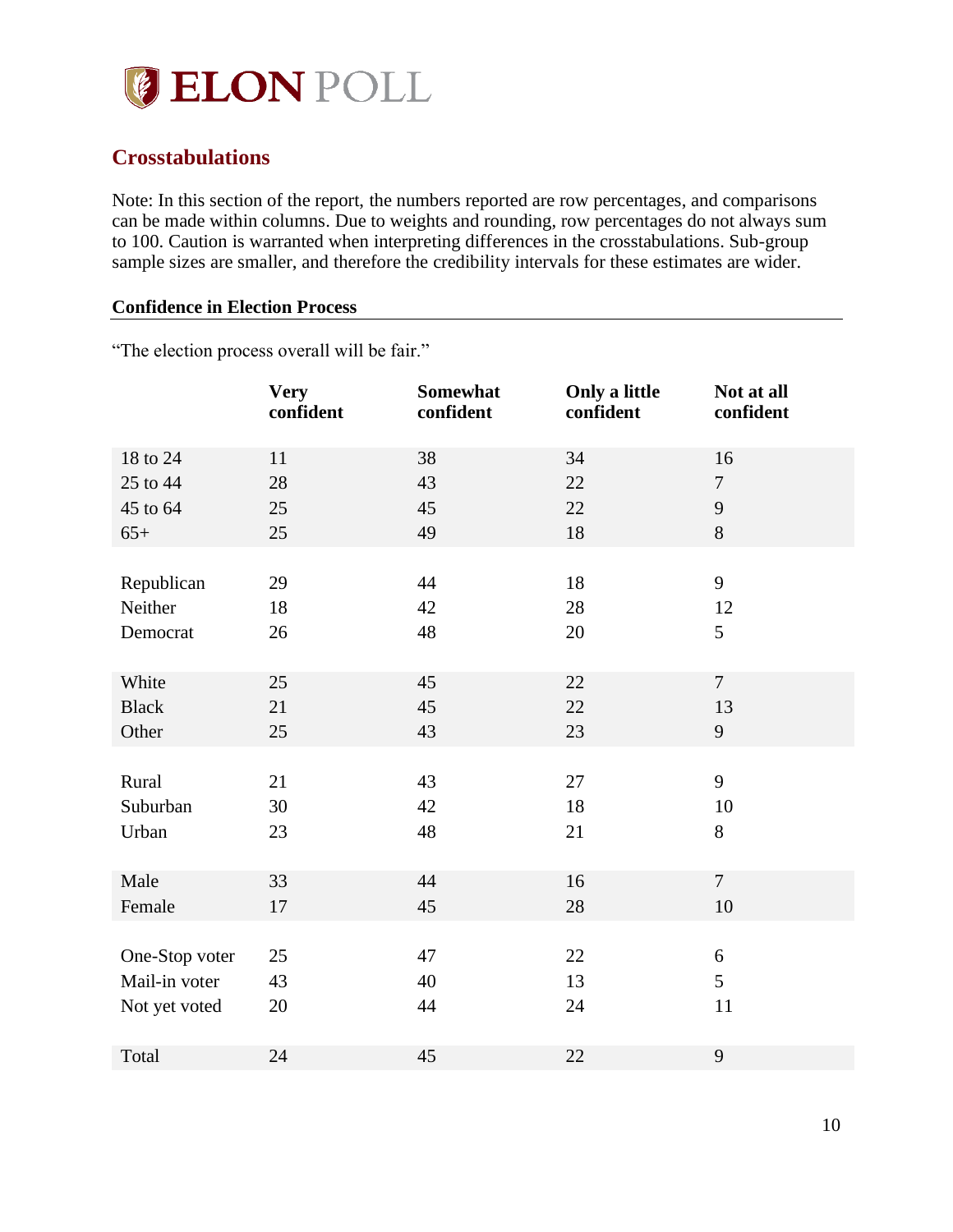

## "Votes will be counted properly."

|                | <b>Very</b><br>confident | Somewhat<br>confident | Only a little<br>confident | Not at all<br>confident |
|----------------|--------------------------|-----------------------|----------------------------|-------------------------|
| 18 to 24       | 14                       | 31                    | 37                         | 19                      |
| 25 to 44       | 27                       | 42                    | 23                         | $8\,$                   |
| 45 to 64       | 24                       | 46                    | 20                         | 9                       |
| $65+$          | 25                       | 46                    | 20                         | 10                      |
|                |                          |                       |                            |                         |
| Republican     | 26                       | 42                    | 20                         | 11                      |
| Neither        | 19                       | 38                    | 30                         | 14                      |
| Democrat       | 28                       | 49                    | 19                         | 5                       |
|                |                          |                       |                            |                         |
| White          | 24                       | 43                    | 24                         | 9                       |
| <b>Black</b>   | 23                       | 46                    | 20                         | 12                      |
| Other          | 25                       | 39                    | 24                         | 13                      |
|                |                          |                       |                            |                         |
| Rural          | 20                       | 43                    | 26                         | 10                      |
| Suburban       | 30                       | 42                    | 18                         | 11                      |
| Urban          | 25                       | 44                    | 23                         | 9                       |
|                |                          |                       |                            |                         |
| Male           | 31                       | 42                    | 19                         | $\overline{7}$          |
| Female         | 18                       | 44                    | 26                         | 12                      |
|                |                          |                       |                            |                         |
| One-Stop voter | 26                       | 45                    | 21                         | 8                       |
| Mail-in voter  | 42                       | 40                    | 13                         | $\overline{4}$          |
| Not yet voted  | 20                       | 42                    | 25                         | 12                      |
|                |                          |                       |                            |                         |
| Total          | 24                       | 43                    | 23                         | 10                      |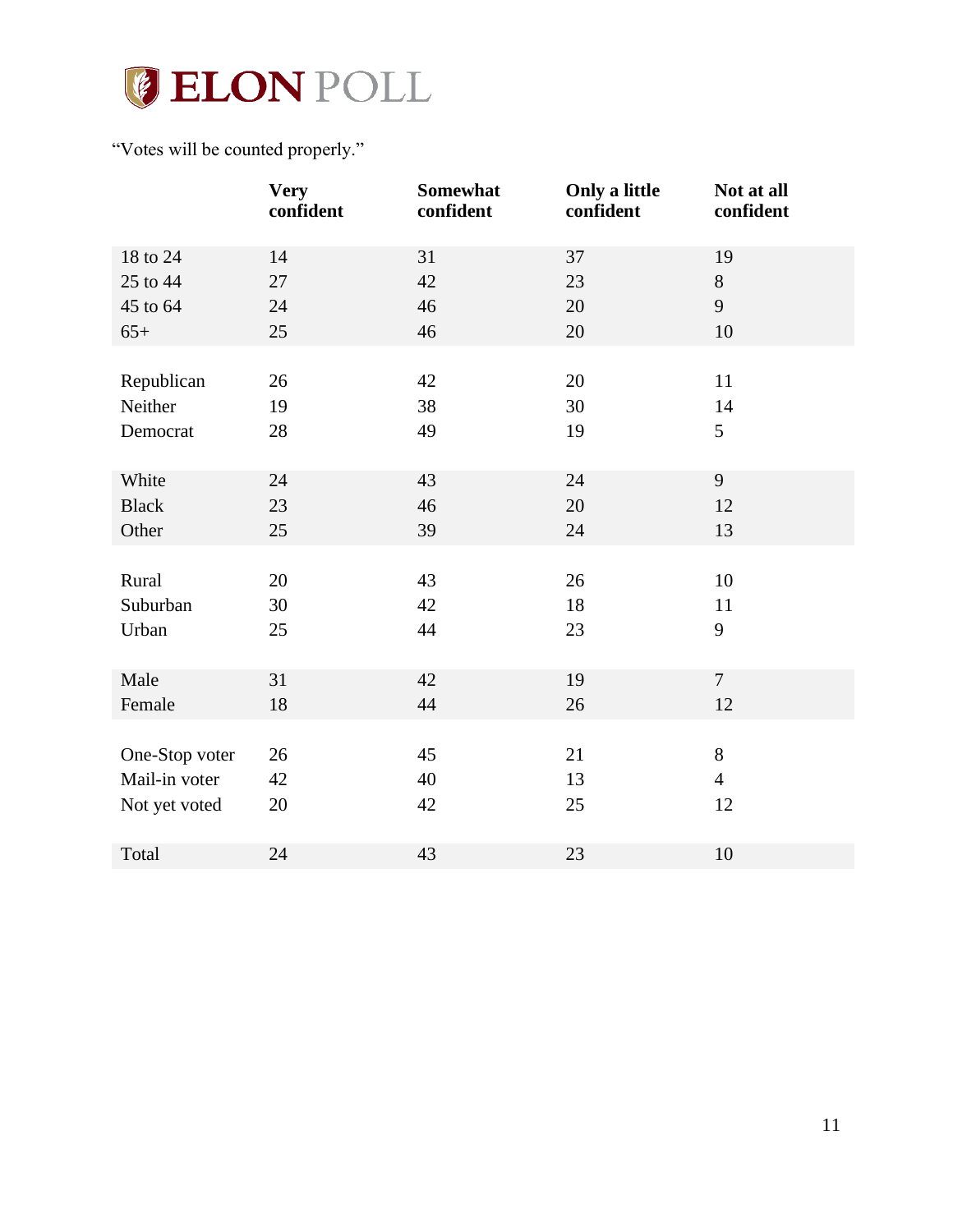

"Only legally eligible voters will be able to vote."

|                | <b>Very</b><br>confident | Somewhat<br>confident | Only a little<br>confident | Not at all<br>confident |
|----------------|--------------------------|-----------------------|----------------------------|-------------------------|
| 18 to 24       | 39                       | 31                    | 16                         | 14                      |
| 25 to 44       | 46                       | 33                    | 16                         | 5                       |
| 45 to 64       | 38                       | 31                    | 17                         | 14                      |
| $65+$          | 28                       | 33                    | 17                         | 21                      |
|                |                          |                       |                            |                         |
| Republican     | 28                       | 31                    | 23                         | 18                      |
| Neither        | 31                       | 31                    | 21                         | 18                      |
| Democrat       | 55                       | 34                    | $8\,$                      | $\overline{4}$          |
|                |                          |                       |                            |                         |
| White          | 34                       | 33                    | 18                         | 15                      |
| <b>Black</b>   | 52                       | 32                    | 10                         | 6                       |
| Other          | 39                       | 29                    | 20                         | 13                      |
|                |                          |                       |                            |                         |
| Rural          | 33                       | 33                    | 19                         | 15                      |
| Suburban       | 39                       | 34                    | 15                         | 12                      |
| Urban          | 45                       | 29                    | 15                         | 10                      |
|                |                          |                       |                            |                         |
| Male           | 41                       | 31                    | 13                         | 15                      |
| Female         | 37                       | 33                    | 19                         | 10                      |
|                |                          |                       |                            |                         |
| One-Stop voter | 38                       | 32                    | 16                         | 15                      |
| Mail-in voter  | 58                       | 27                    | 9                          | 6                       |
| Not yet voted  | 36                       | 33                    | 18                         | 13                      |
|                |                          |                       |                            |                         |
| Total          | 39                       | 32                    | 17                         | 13                      |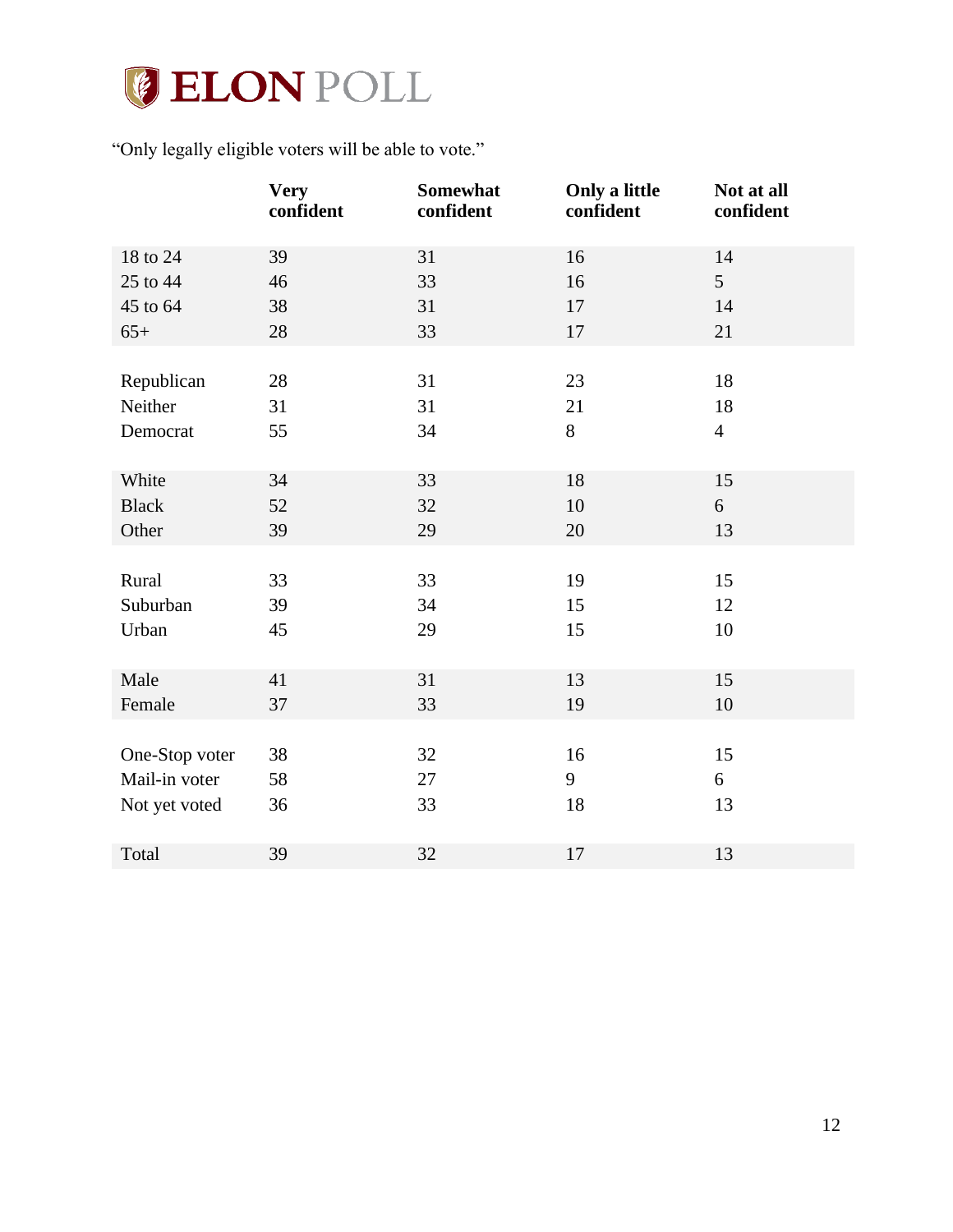# **JELON POLL**

"Legally eligible voters will be able to vote without running into any problems."

|                | <b>Very</b><br>confident | Somewhat<br>confident | Only a little<br>confident | Not at all<br>confident |
|----------------|--------------------------|-----------------------|----------------------------|-------------------------|
| 18 to 24       | 22                       | 36                    | 28                         | 14                      |
| 25 to 44       | 33                       | 45                    | 16                         | $\boldsymbol{6}$        |
| 45 to 64       | 29                       | 51                    | 14                         | 6                       |
| $65+$          | 40                       | 41                    | 13                         | 6                       |
|                |                          |                       |                            |                         |
| Republican     | 37                       | 47                    | 10                         | $\overline{7}$          |
| Neither        | 27                       | 45                    | 21                         | $\tau$                  |
| Democrat       | 33                       | 44                    | 17                         | $\overline{7}$          |
|                |                          |                       |                            |                         |
| White          | 34                       | 46                    | 15                         | 6                       |
| <b>Black</b>   | 28                       | 44                    | 20                         | 8                       |
| Other          | 30                       | 43                    | 18                         | 10                      |
|                |                          |                       |                            |                         |
| Rural          | 30                       | 46                    | 18                         | 6                       |
| Suburban       | 32                       | 46                    | 16                         | 6                       |
| Urban          | 33                       | 43                    | 15                         | 8                       |
|                |                          |                       |                            |                         |
| Male           | 37                       | 43                    | 15                         | 5                       |
| Female         | 28                       | 47                    | 17                         | 8                       |
|                |                          |                       |                            |                         |
| One-Stop voter | 36                       | 45                    | 13                         | 6                       |
| Mail-in voter  | 42                       | 40                    | 12                         | 5                       |
| Not yet voted  | 28                       | 46                    | 19                         | $\overline{7}$          |
|                |                          |                       |                            |                         |
| Total          | 32                       | 45                    | 16                         | $\overline{7}$          |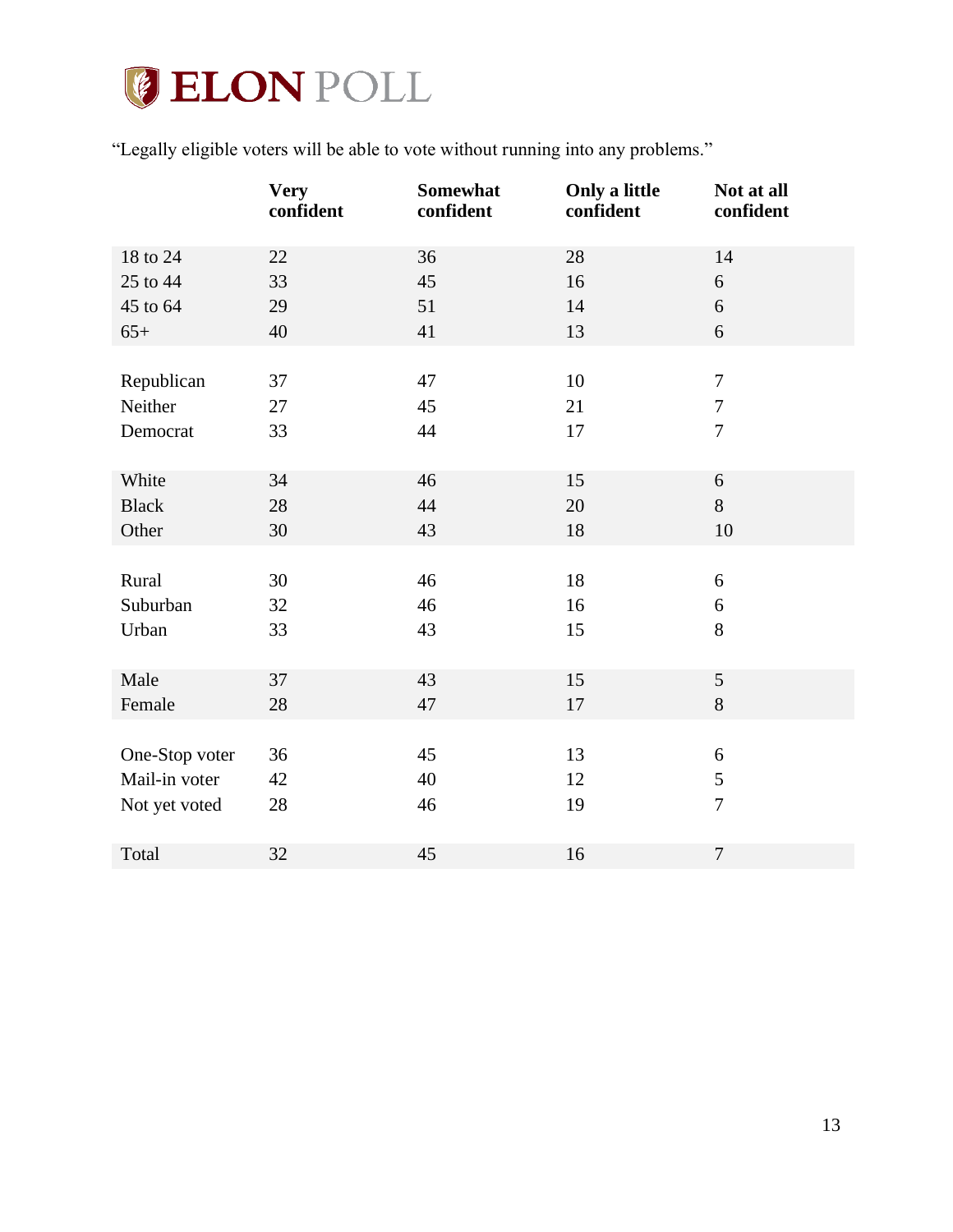

"Foreign governments won't be able to affect the election's outcome."

|                | <b>Very</b><br>confident | Somewhat<br>confident | Only a little<br>confident | Not at all<br>confident |
|----------------|--------------------------|-----------------------|----------------------------|-------------------------|
| 18 to 24       | 15                       | 32                    | 28                         | 24                      |
| 25 to 44       | 23                       | 37                    | 27                         | 12                      |
| 45 to 64       | 17                       | 39                    | 28                         | 16                      |
| $65+$          | 20                       | 38                    | 23                         | $18\,$                  |
|                |                          |                       |                            |                         |
| Republican     | 27                       | 42                    | 21                         | 11                      |
| Neither        | 16                       | 37                    | 27                         | 20                      |
| Democrat       | 18                       | 34                    | 31                         | 17                      |
|                |                          |                       |                            |                         |
| White          | 20                       | 39                    | 27                         | 14                      |
| <b>Black</b>   | 15                       | 37                    | 26                         | 22                      |
| Other          | 24                       | 32                    | 27                         | 17                      |
|                |                          |                       |                            |                         |
| Rural          | 21                       | 37                    | 22                         | 20                      |
| Suburban       | 19                       | 41                    | 27                         | 13                      |
| Urban          | 19                       | 35                    | 31                         | 15                      |
|                |                          |                       |                            |                         |
| Male           | 26                       | 39                    | 21                         | 15                      |
| Female         | 15                       | 36                    | 31                         | 18                      |
|                |                          |                       |                            |                         |
| One-Stop voter | 20                       | 35                    | 28                         | 17                      |
| Mail-in voter  | 29                       | 28                    | 27                         | 16                      |
| Not yet voted  | 18                       | 40                    | 26                         | 16                      |
|                |                          |                       |                            |                         |
| Total          | 20                       | 37                    | 27                         | 16                      |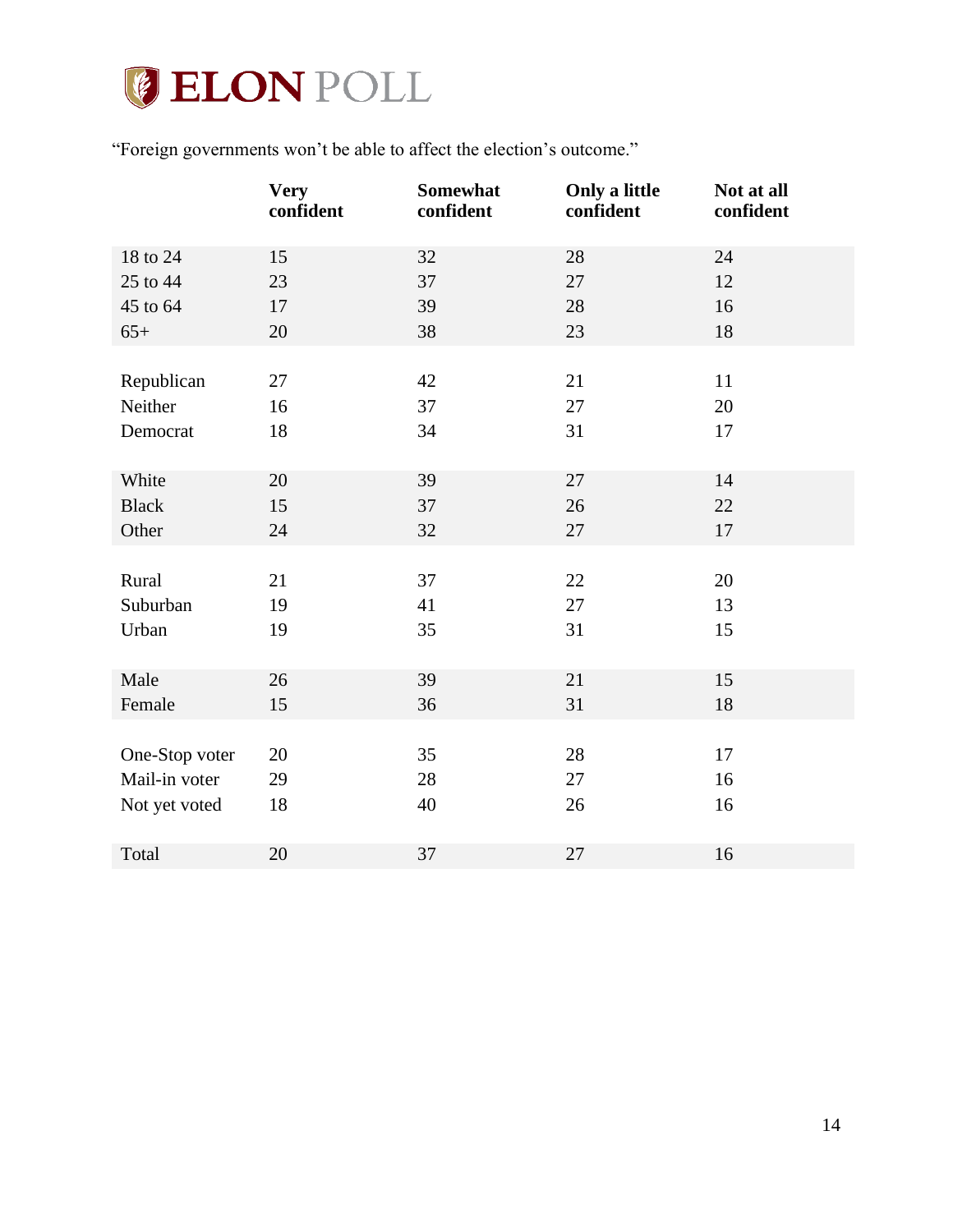

"Most Americans will accept the results of this year's presidential election."

|                | <b>Very</b><br>confident | <b>Somewhat</b><br>confident | Only a little<br>confident | Not at all<br>confident |
|----------------|--------------------------|------------------------------|----------------------------|-------------------------|
| 18 to 24       | 13                       | 21                           | 33                         | 33                      |
| 25 to 44       | 22                       | 36                           | 25                         | 17                      |
| 45 to 64       | 17                       | 40                           | 27                         | 17                      |
| $65+$          | 21                       | 40                           | 27                         | 11                      |
|                |                          |                              |                            |                         |
| Republican     | 22                       | 37                           | 24                         | 16                      |
| Neither        | 13                       | 33                           | 32                         | 22                      |
| Democrat       | 22                       | 40                           | 25                         | 14                      |
|                |                          |                              |                            |                         |
| White          | 19                       | 35                           | 29                         | 17                      |
| <b>Black</b>   | 20                       | 41                           | 23                         | 16                      |
| Other          | 19                       | 36                           | 26                         | 19                      |
|                |                          |                              |                            |                         |
| Rural          | 21                       | 32                           | 27                         | 20                      |
| Suburban       | 15                       | 40                           | 31                         | 14                      |
| Urban          | 19                       | 39                           | 25                         | 16                      |
|                |                          |                              |                            |                         |
| Male           | 25                       | 37                           | 24                         | 14                      |
| Female         | 14                       | 36                           | 30                         | 20                      |
|                |                          |                              |                            |                         |
| One-Stop voter | 21                       | 35                           | 29                         | 15                      |
| Mail-in voter  | 29                       | 40                           | 20                         | 10                      |
| Not yet voted  | 16                       | 37                           | 27                         | 20                      |
|                |                          |                              |                            |                         |
| Total          | 19                       | 37                           | 27                         | 17                      |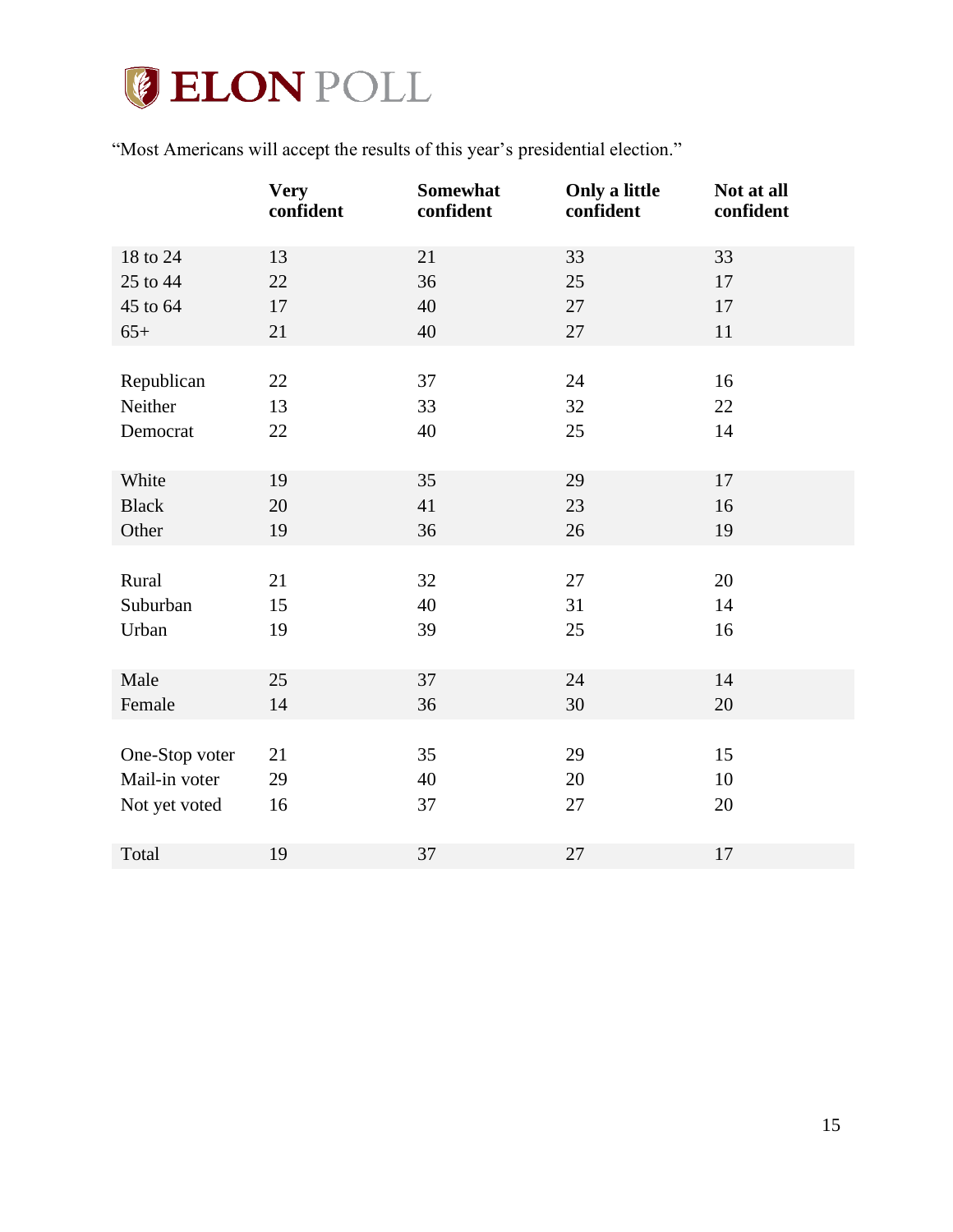

"President Trump will accept the results of the election as valid."

|                | <b>Very</b><br>confident | Somewhat<br>confident | Only a little<br>confident | Not at all<br>confident |
|----------------|--------------------------|-----------------------|----------------------------|-------------------------|
| 18 to 24       | 11                       | 16                    | 20                         | 53                      |
| 25 to 44       | 18                       | 24                    | 20                         | 38                      |
| 45 to 64       | 18                       | 24                    | 23                         | 35                      |
| $65+$          | 20                       | 31                    | 21                         | 28                      |
|                |                          |                       |                            |                         |
| Republican     | 33                       | 43                    | 15                         | 9                       |
| Neither        | 16                       | 22                    | 20                         | 42                      |
| Democrat       | $\tau$                   | 13                    | 26                         | 54                      |
|                |                          |                       |                            |                         |
| White          | 20                       | 31                    | 21                         | 27                      |
| <b>Black</b>   | $\overline{7}$           | 13                    | 23                         | 56                      |
| Other          | 23                       | 13                    | 17                         | 47                      |
|                |                          |                       |                            |                         |
| Rural          | 22                       | 29                    | 17                         | 32                      |
| Suburban       | 19                       | 26                    | 22                         | 33                      |
| Urban          | 13                       | 20                    | 24                         | 43                      |
|                |                          |                       |                            |                         |
| Male           | 24                       | 26                    | 19                         | 31                      |
| Female         | 13                       | 24                    | 23                         | 40                      |
|                |                          |                       |                            |                         |
| One-Stop voter | 18                       | 27                    | 19                         | 36                      |
| Mail-in voter  | 18                       | 21                    | 23                         | 37                      |
| Not yet voted  | 18                       | 25                    | 22                         | 36                      |
|                |                          |                       |                            |                         |
| Total          | 18                       | 25                    | 21                         | 36                      |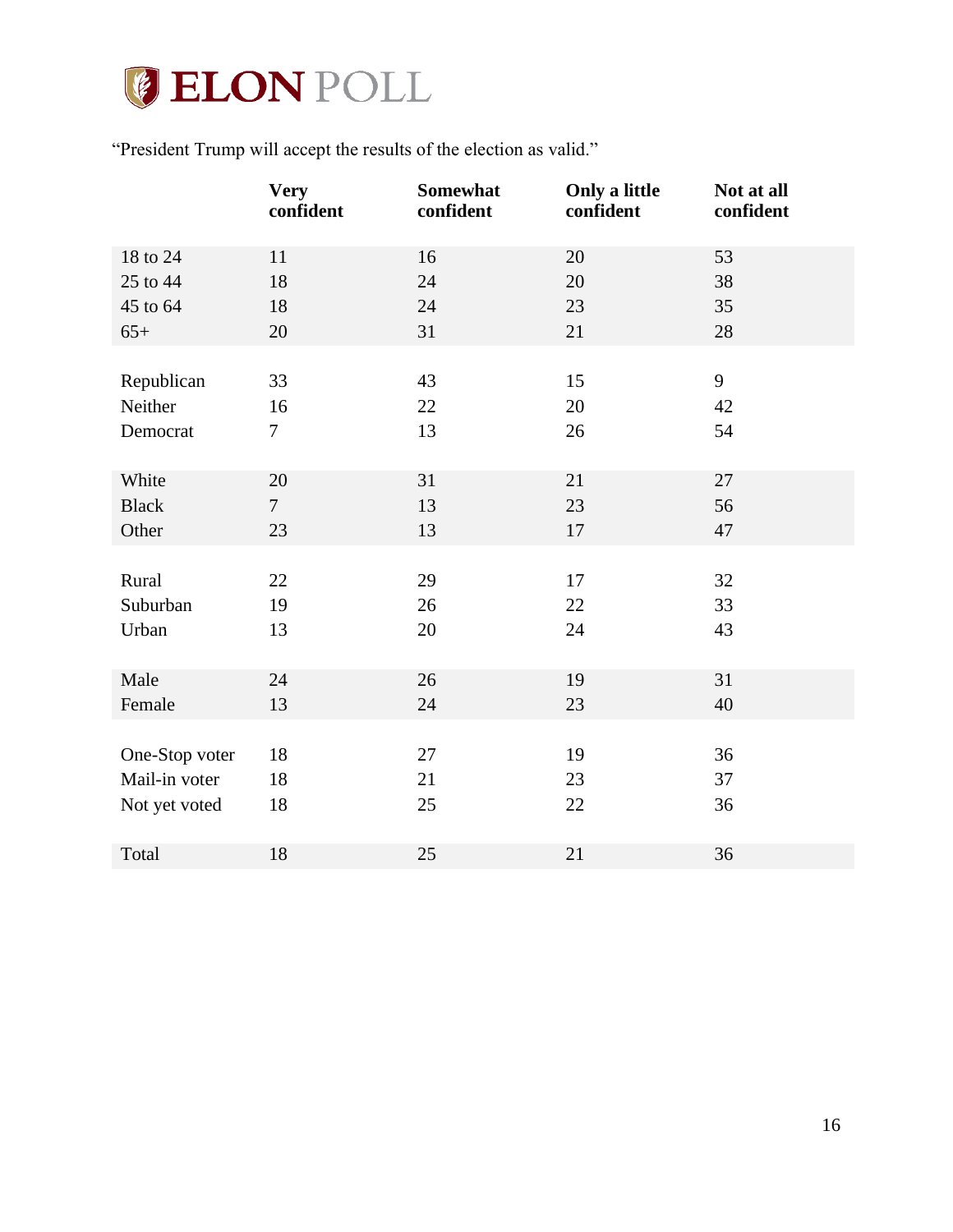

"Vice President Biden will accept the results of the election as valid."

|                | <b>Very</b><br>confident | Somewhat<br>confident | Only a little<br>confident | Not at all<br>confident |
|----------------|--------------------------|-----------------------|----------------------------|-------------------------|
| 18 to 24       | 37                       | 29                    | 25                         | 9                       |
| 25 to 44       | 34                       | 35                    | 19                         | 11                      |
| 45 to 64       | 35                       | 33                    | 18                         | 14                      |
| $65+$          | 38                       | 25                    | 18                         | 18                      |
|                |                          |                       |                            |                         |
| Republican     | 18                       | 36                    | 24                         | 22                      |
| Neither        | 29                       | 28                    | 25                         | 18                      |
| Democrat       | 57                       | 30                    | 9                          | 3                       |
|                |                          |                       |                            |                         |
| White          | 32                       | 31                    | 19                         | 17                      |
| <b>Black</b>   | 46                       | 35                    | 11                         | $\overline{7}$          |
| Other          | 36                       | 27                    | 28                         | 10                      |
|                |                          |                       |                            |                         |
| Rural          | 30                       | 33                    | 21                         | 16                      |
| Suburban       | 38                       | 31                    | 17                         | 15                      |
| Urban          | 40                       | 30                    | 19                         | 11                      |
|                |                          |                       |                            |                         |
| Male           | 38                       | 31                    | 15                         | 16                      |
| Female         | 34                       | 32                    | 22                         | 12                      |
|                |                          |                       |                            |                         |
| One-Stop voter | 39                       | 30                    | 18                         | 13                      |
| Mail-in voter  | 53                       | 26                    | 12                         | 9                       |
| Not yet voted  | 31                       | 33                    | 21                         | 15                      |
|                |                          |                       |                            |                         |
| Total          | 36                       | 31                    | 19                         | 14                      |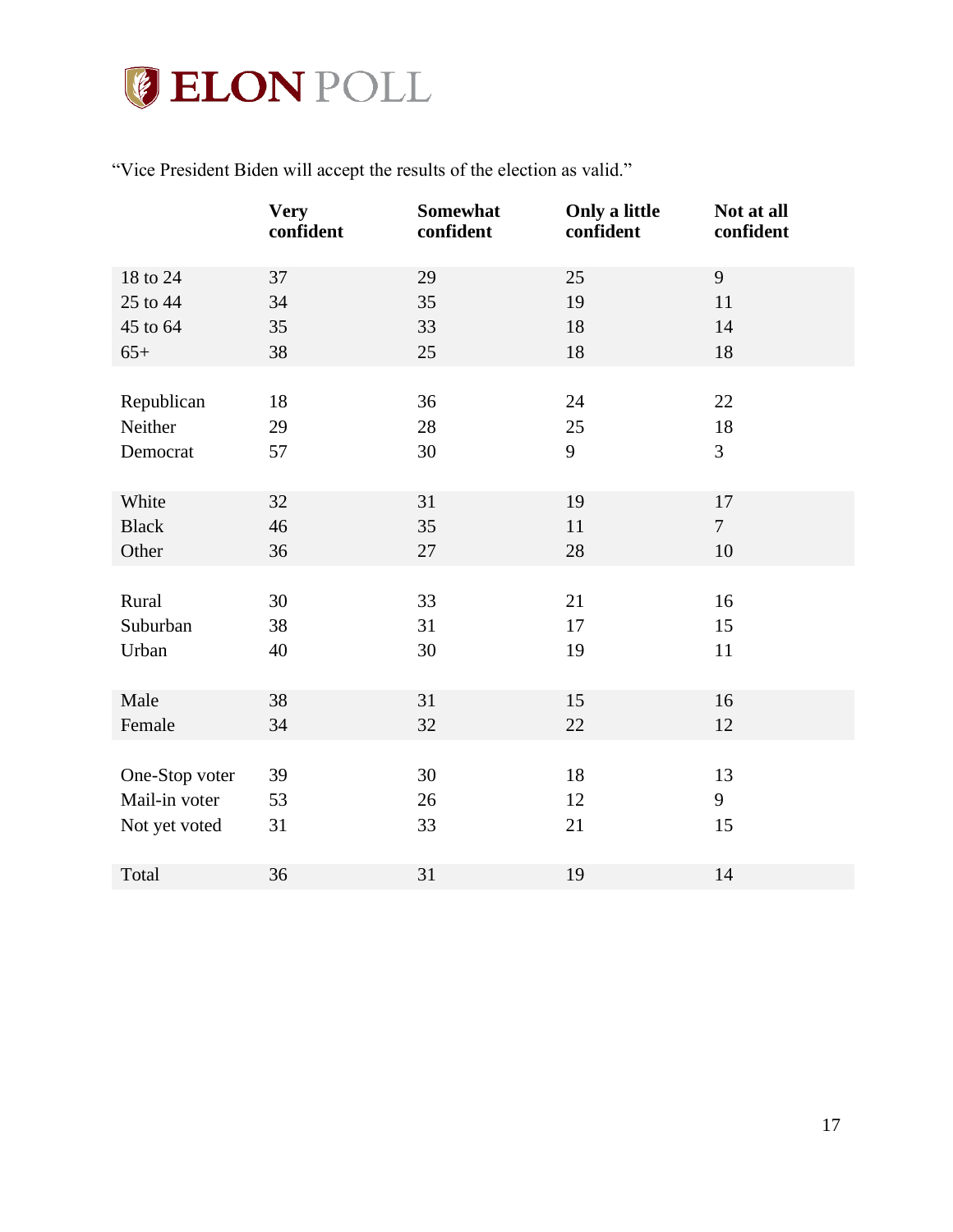# **JELON POLL**

## <span id="page-17-0"></span>**Concerns About the Election**

|                | <b>Very</b><br>concerned | Somewhat<br>concerned | Only a little<br>concerned | Not at all<br>concerned |
|----------------|--------------------------|-----------------------|----------------------------|-------------------------|
| 18 to 24       | 28                       | 32                    | 26                         | 14                      |
| 25 to 44       | 32                       | 35                    | 20                         | 13                      |
| 45 to 64       | 33                       | 29                    | 15                         | 23                      |
| $65+$          | 38                       | 21                    | 15                         | 27                      |
|                |                          |                       |                            |                         |
| Republican     | 48                       | 34                    | 12                         | $\overline{7}$          |
| Neither        | 29                       | 28                    | 21                         | 22                      |
| Democrat       | 26                       | 27                    | 20                         | 28                      |
|                |                          |                       |                            |                         |
| White          | 35                       | 29                    | 16                         | 19                      |
| <b>Black</b>   | 31                       | 28                    | 18                         | 23                      |
| Other          | 30                       | 32                    | 24                         | 15                      |
|                |                          |                       |                            |                         |
| Rural          | 37                       | 31                    | 17                         | 16                      |
| Suburban       | 30                       | 30                    | 17                         | 24                      |
| Urban          | 32                       | 28                    | 19                         | 21                      |
|                |                          |                       |                            |                         |
| Male           | 34                       | 29                    | 14                         | 23                      |
| Female         | 33                       | 30                    | 21                         | 16                      |
|                |                          |                       |                            |                         |
| One-Stop voter | 34                       | 27                    | 15                         | 23                      |
| Mail-in voter  | 22                       | 21                    | 21                         | 36                      |
| Not yet voted  | 35                       | 32                    | 18                         | 14                      |
|                |                          |                       |                            |                         |
| Total          | 33                       | 29                    | 18                         | 19                      |

"How concerned are you about mail-in voting leading to election fraud?"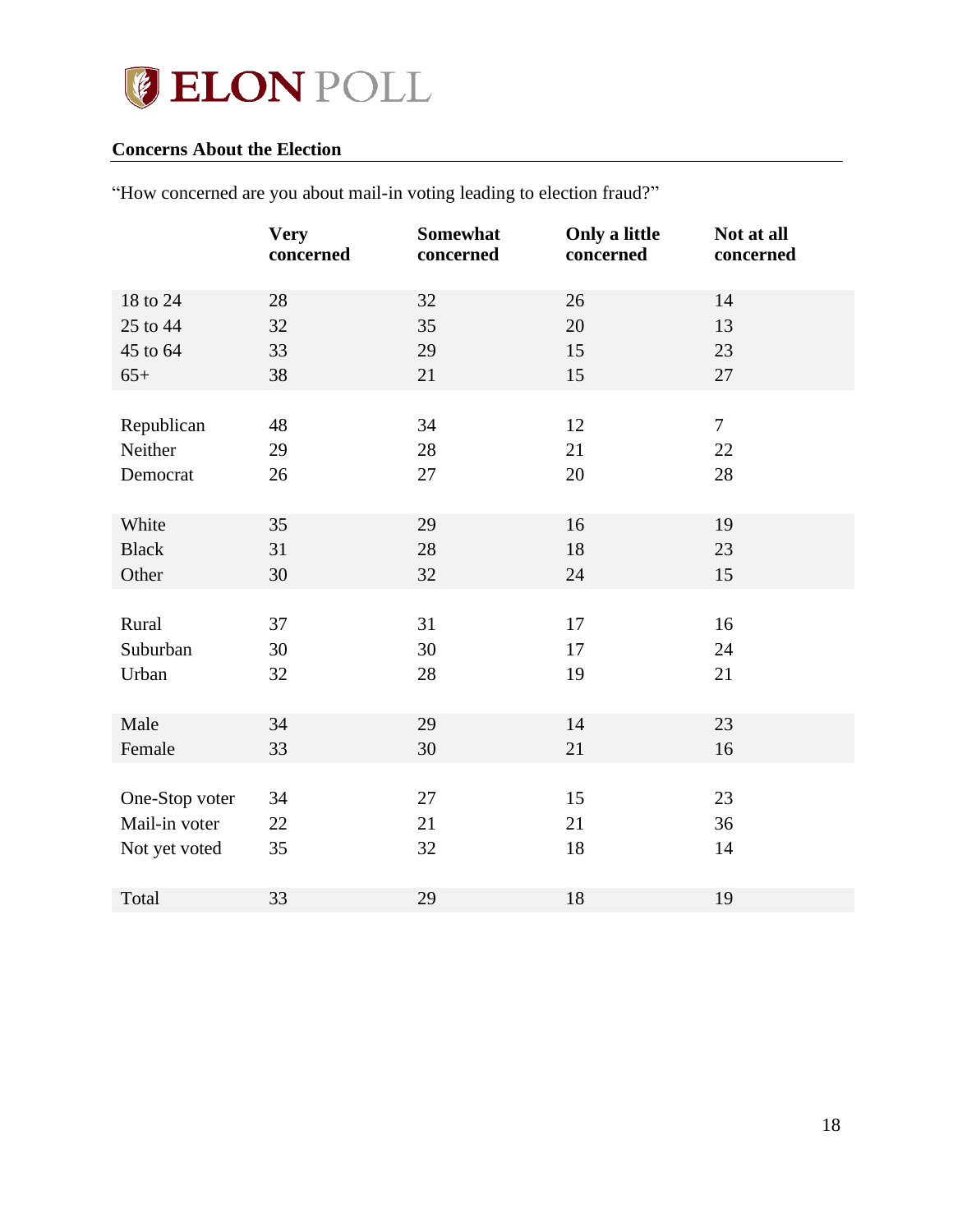

"How concerned are you about mail-in ballots getting rejected?"

|                | <b>Very</b><br>concerned | Somewhat<br>concerned | Only a little<br>concerned | Not at all<br>concerned |
|----------------|--------------------------|-----------------------|----------------------------|-------------------------|
| 18 to 24       | 32                       | 40                    | 19                         | 9                       |
| 25 to 44       | 25                       | 42                    | 23                         | 11                      |
| 45 to 64       | 31                       | 40                    | 20                         | 10                      |
| $65+$          | 32                       | 40                    | 19                         | 9                       |
|                |                          |                       |                            |                         |
| Republican     | 32                       | 40                    | 19                         | 9                       |
| Neither        | 25                       | 42                    | 23                         | 11                      |
| Democrat       | 31                       | 40                    | 20                         | 10                      |
|                |                          |                       |                            |                         |
| White          | 27                       | 40                    | 23                         | 10                      |
| <b>Black</b>   | 34                       | 42                    | 16                         | 8                       |
| Other          | 30                       | 41                    | 18                         | 11                      |
|                |                          |                       |                            |                         |
| Rural          | 31                       | 39                    | 20                         | 10                      |
| Suburban       | 27                       | 43                    | 19                         | 10                      |
| Urban          | 28                       | 40                    | 22                         | 9                       |
|                |                          |                       |                            |                         |
| Male           | 27                       | 40                    | 22                         | 12                      |
| Female         | 31                       | 41                    | 19                         | 8                       |
|                |                          |                       |                            |                         |
| One-Stop voter | 31                       | 42                    | 19                         | $\overline{7}$          |
| Mail-in voter  | 26                       | 32                    | 28                         | 14                      |
| Not yet voted  | 28                       | 41                    | 20                         | 10                      |
|                |                          |                       |                            |                         |
| Total          | 29                       | 41                    | 21                         | 10                      |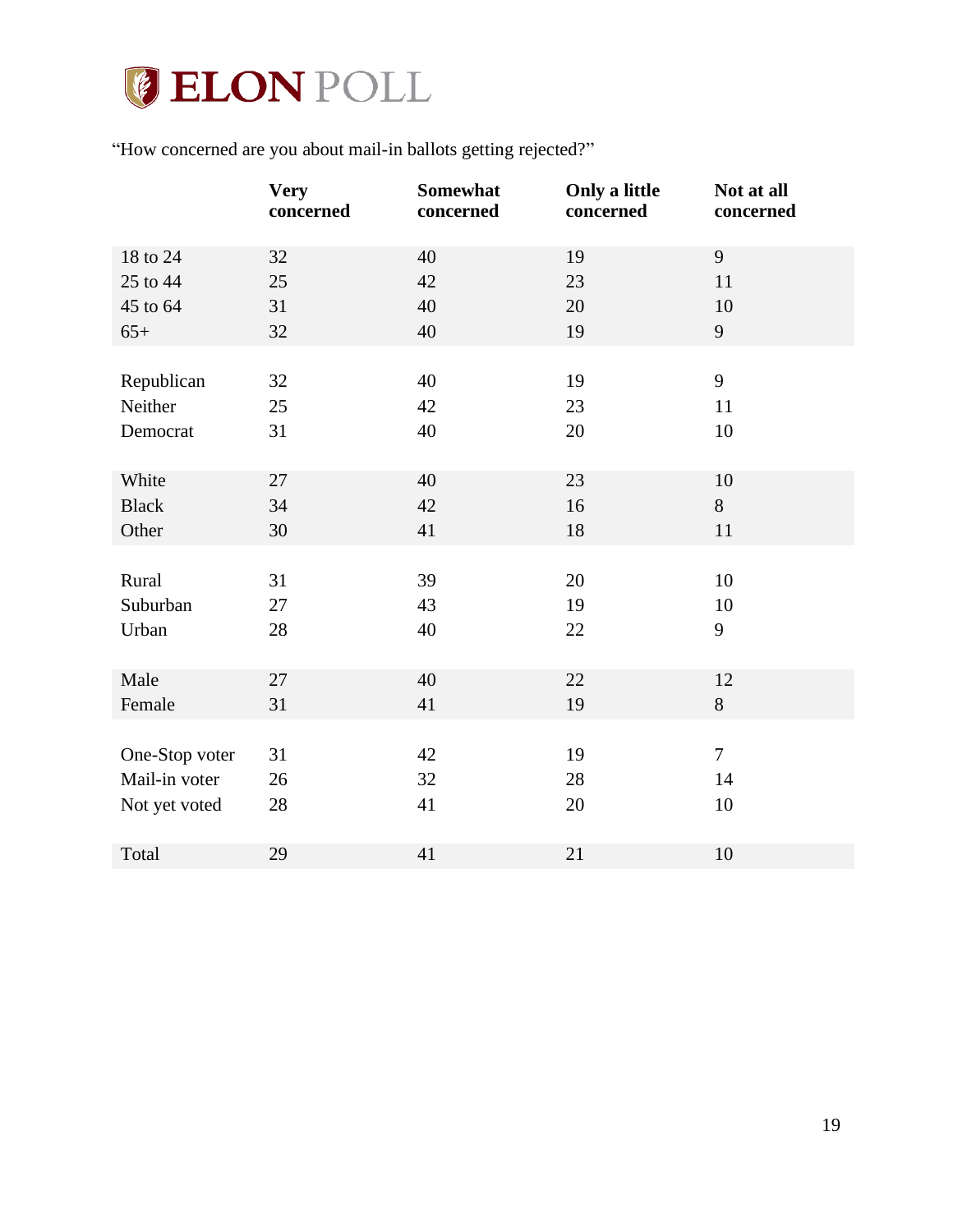# **GELON POLL**

"How concerned are you about voters being intimidated or harassed when going to vote?"

|                | <b>Very</b><br>concerned | Somewhat<br>concerned | Only a little<br>concerned | Not at all<br>concerned |
|----------------|--------------------------|-----------------------|----------------------------|-------------------------|
| 18 to 24       | 41                       | 39                    | 11                         | 9                       |
| 25 to 44       | 26                       | 35                    | 19                         | 20                      |
| 45 to 64       | 16                       | 30                    | 29                         | 24                      |
| $65+$          | 11                       | 23                    | 32                         | 34                      |
|                |                          |                       |                            |                         |
| Republican     | 20                       | 25                    | 26                         | 29                      |
| Neither        | 18                       | 31                    | 24                         | 26                      |
| Democrat       | 25                       | 35                    | 25                         | 15                      |
|                |                          |                       |                            |                         |
| White          | 17                       | 30                    | 27                         | 27                      |
| <b>Black</b>   | 28                       | 35                    | 20                         | 17                      |
| Other          | 31                       | 30                    | 22                         | 18                      |
|                |                          |                       |                            |                         |
| Rural          | 20                       | 29                    | 26                         | 26                      |
| Suburban       | 23                       | 34                    | 24                         | 19                      |
| Urban          | 22                       | 30                    | 24                         | 23                      |
|                |                          |                       |                            |                         |
| Male           | 19                       | 29                    | 26                         | 26                      |
| Female         | 23                       | 32                    | 23                         | 21                      |
|                |                          |                       |                            |                         |
| One-Stop voter | 19                       | 29                    | 28                         | 25                      |
| Mail-in voter  | 28                       | 28                    | 24                         | 19                      |
| Not yet voted  | 22                       | 32                    | 23                         | 23                      |
|                |                          |                       |                            |                         |
| Total          | 21                       | 31                    | 25                         | 23                      |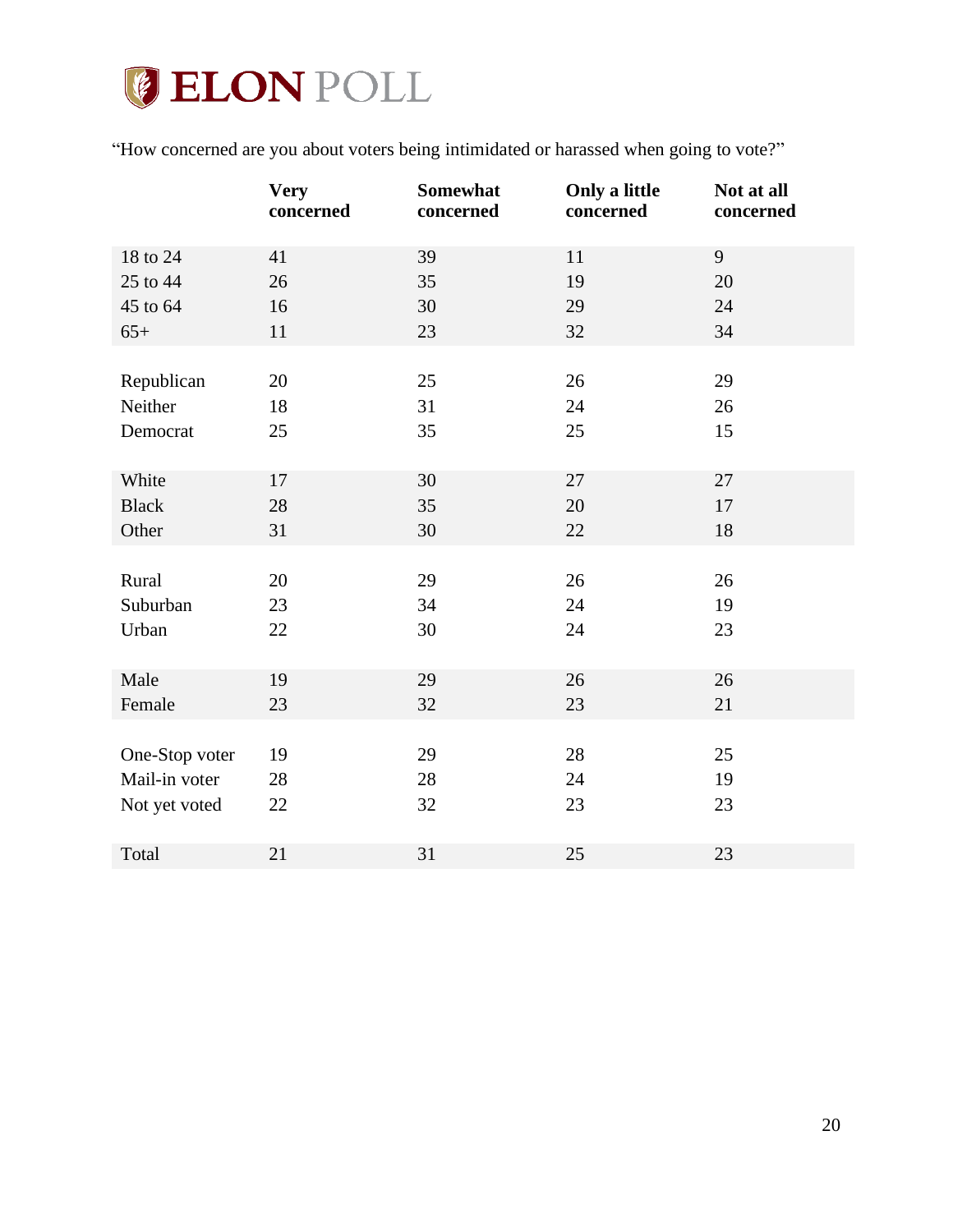

"How concerned are you about the spread of COVID-19 from in-person voting?"

|                | <b>Very</b><br>concerned | Somewhat<br>concerned | Only a little<br>concerned | Not at all<br>concerned |
|----------------|--------------------------|-----------------------|----------------------------|-------------------------|
| 18 to 24       | 32                       | 37                    | 18                         | 13                      |
| 25 to 44       | 33                       | 34                    | 21                         | 13                      |
| 45 to 64       | 21                       | 29                    | 26                         | 25                      |
| $65+$          | 12                       | 26                    | 33                         | 30                      |
|                |                          |                       |                            |                         |
| Republican     | 18                       | 25                    | 29                         | 28                      |
| Neither        | 19                       | 28                    | 25                         | 28                      |
| Democrat       | 33                       | 38                    | 21                         | 8                       |
|                |                          |                       |                            |                         |
| White          | 20                       | 30                    | 26                         | 24                      |
| <b>Black</b>   | 36                       | 33                    | 22                         | 9                       |
| Other          | 26                       | 28                    | 24                         | 21                      |
|                |                          |                       |                            |                         |
| Rural          | 24                       | 29                    | 23                         | 24                      |
| Suburban       | 22                       | 33                    | 27                         | 18                      |
| Urban          | 26                       | 31                    | 25                         | 19                      |
|                |                          |                       |                            |                         |
| Male           | 22                       | 29                    | 22                         | 27                      |
| Female         | 25                       | 32                    | 28                         | 16                      |
|                |                          |                       |                            |                         |
| One-Stop voter | 17                       | 29                    | 27                         | 28                      |
| Mail-in voter  | 38                       | 36                    | 16                         | 10                      |
| Not yet voted  | 25                       | 31                    | 26                         | 18                      |
| Total          | 24                       | 31                    | 25                         | 21                      |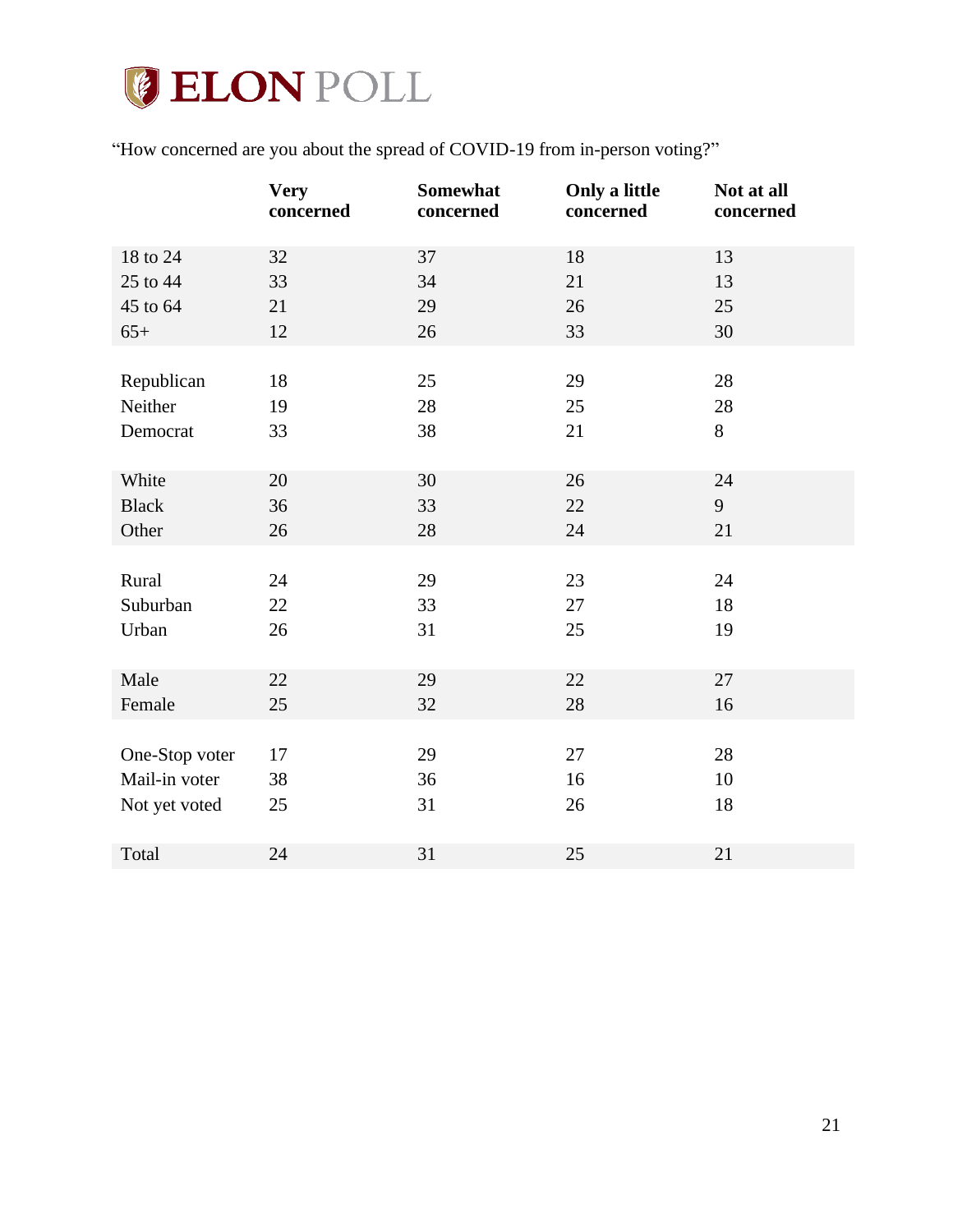

"How concerned are you about violence breaking out after the election?"

|                | <b>Very</b><br>concerned | Somewhat<br>concerned | Only a little<br>concerned | Not at all<br>concerned |
|----------------|--------------------------|-----------------------|----------------------------|-------------------------|
| 18 to 24       | 52                       | 35                    | 9                          | $\mathfrak s$           |
| 25 to 44       | 39                       | 36                    | 16                         | $8\,$                   |
| 45 to 64       | 36                       | 36                    | 19                         | $8\,$                   |
| $65+$          | 34                       | 37                    | 21                         | 9                       |
|                |                          |                       |                            |                         |
| Republican     | 40                       | 38                    | 17                         | 5                       |
| Neither        | 38                       | 38                    | 16                         | 9                       |
| Democrat       | 38                       | 34                    | 19                         | 9                       |
|                |                          |                       |                            |                         |
| White          | 38                       | 38                    | 17                         | $\overline{7}$          |
| <b>Black</b>   | 36                       | 34                    | 17                         | 13                      |
| Other          | 44                       | 31                    | 20                         | 5                       |
|                |                          |                       |                            |                         |
| Rural          | 40                       | 35                    | 16                         | 9                       |
| Suburban       | 34                       | 37                    | 22                         | $\boldsymbol{7}$        |
| Urban          | 40                       | 37                    | 16                         | $\overline{7}$          |
|                |                          |                       |                            |                         |
| Male           | 34                       | 37                    | 19                         | 10                      |
| Female         | 42                       | 35                    | 16                         | 6                       |
|                |                          |                       |                            |                         |
| One-Stop voter | 39                       | 38                    | 17                         | 6                       |
| Mail-in voter  | 35                       | 38                    | 18                         | 9                       |
| Not yet voted  | 39                       | 35                    | 18                         | 9                       |
|                |                          |                       |                            |                         |
| Total          | 38                       | 36                    | 17                         | $8\,$                   |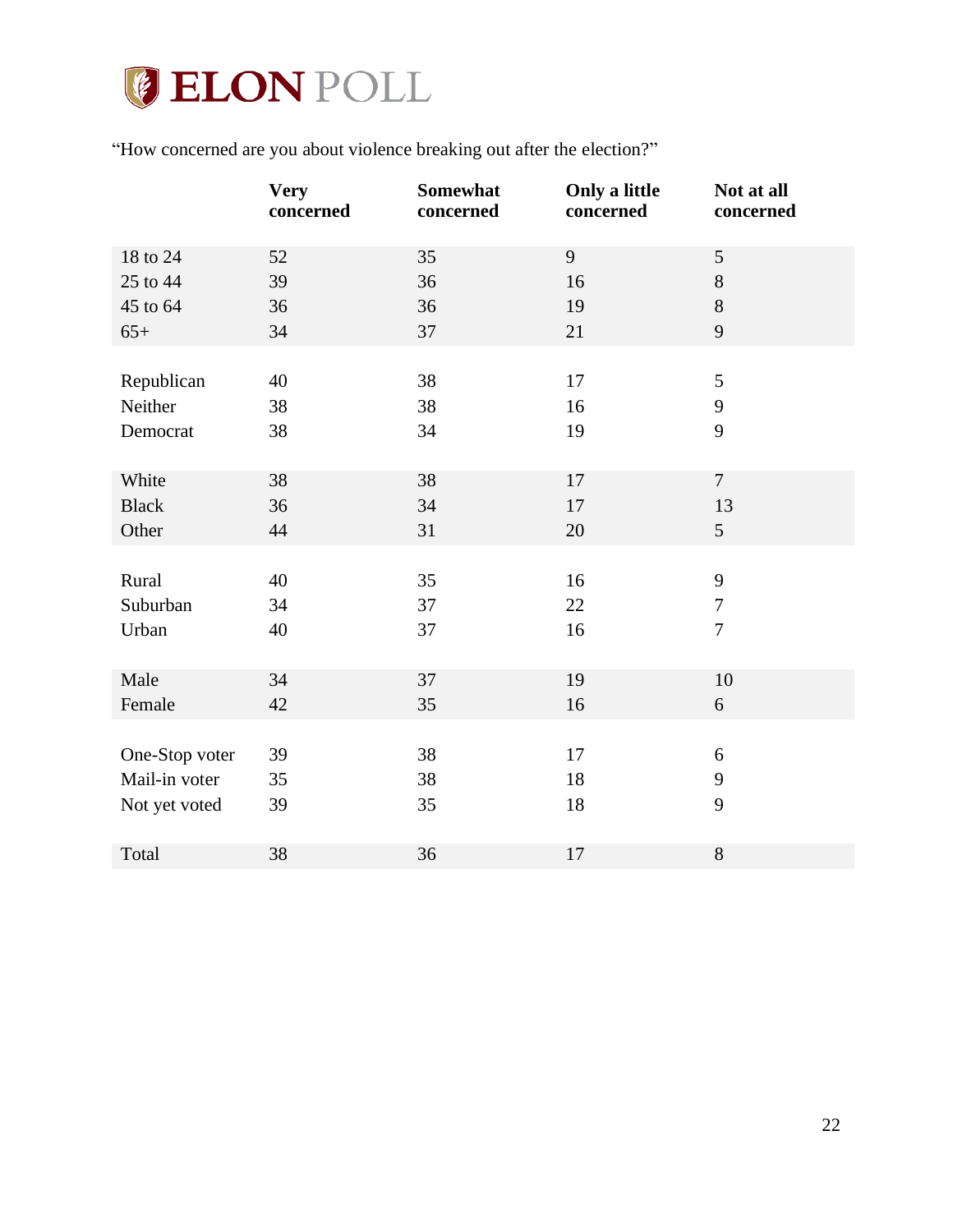

# <span id="page-22-0"></span>**Other Election Integrity Issues**

| "Will you personally accept the results of the presidential election as valid?" |
|---------------------------------------------------------------------------------|
|---------------------------------------------------------------------------------|

|                | Yes | N <sub>0</sub> | It depends |
|----------------|-----|----------------|------------|
| 18 to 24       | 58  | 8              | 34         |
| 25 to 44       | 68  | 6              | 25         |
| 45 to 64       | 60  | $\sqrt{2}$     | 38         |
| $65+$          | 64  | $\mathbf{1}$   | 36         |
|                |     |                |            |
| Republican     | 65  | $\overline{4}$ | 30         |
| Neither        | 58  | $\overline{4}$ | 38         |
| Democrat       | 67  | 3              | 30         |
|                |     |                |            |
| White          | 64  | 3              | 33         |
| <b>Black</b>   | 61  | $\overline{4}$ | 35         |
| Other          | 64  | 6              | 30         |
|                |     |                |            |
| Rural          | 67  | $\overline{4}$ | 29         |
| Suburban       | 64  | 3              | 33         |
| Urban          | 59  | $\overline{4}$ | 37         |
|                |     |                |            |
| Male           | 66  | $\mathfrak{Z}$ | 31         |
| Female         | 61  | 5              | 34         |
|                |     |                |            |
| One-Stop voter | 63  | $\sqrt{2}$     | 34         |
| Mail-in voter  | 70  | 3              | 27         |
| Not yet voted  | 62  | 5              | 33         |
|                |     |                |            |
| Total          | 63  | $\overline{4}$ | 33         |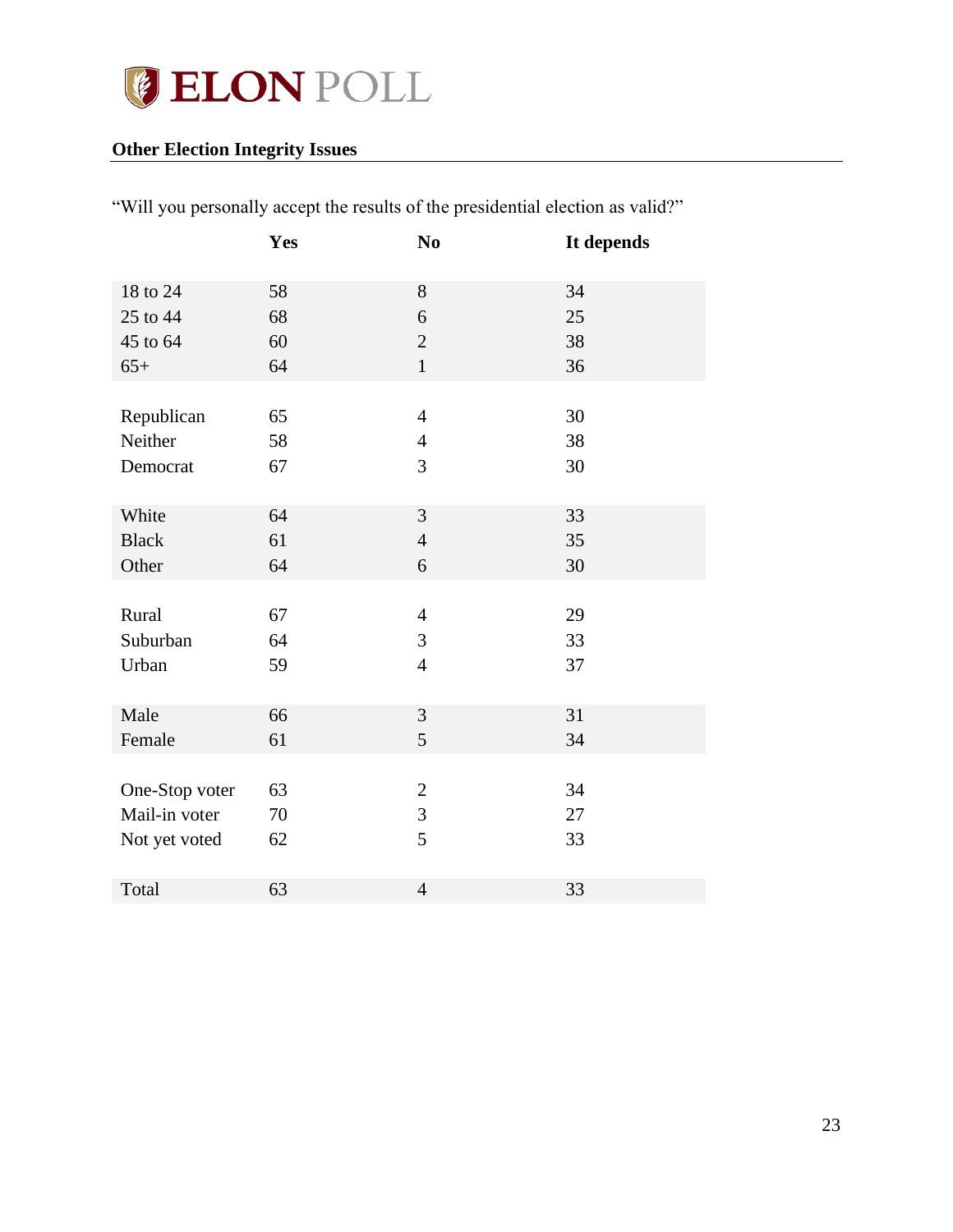

"When do you expect to know who won the presidential election?"

| <b>On Election</b><br><b>Several days</b><br>after<br><b>Day</b> | More than a<br>More than a<br>week after<br>month after |
|------------------------------------------------------------------|---------------------------------------------------------|
| 41<br>39<br>16<br>18 to 24                                       | $\overline{4}$                                          |
| 40<br>25 to 44<br>41<br>14                                       | 5                                                       |
| 45 to 64<br>31<br>40<br>20                                       | 9                                                       |
| 22<br>42<br>$65+$<br>26                                          | 10                                                      |
|                                                                  |                                                         |
| 36<br>Republican<br>33<br>21                                     | 10                                                      |
| Neither<br>44<br>28<br>20                                        | 8                                                       |
| 39<br>41<br>16<br>Democrat                                       | $\overline{4}$                                          |
|                                                                  |                                                         |
| 42<br>21<br>White<br>28                                          | 9                                                       |
| 41<br>10<br><b>Black</b><br>46                                   | $\mathfrak{Z}$                                          |
| Other<br>38<br>37<br>21                                          | $\overline{4}$                                          |
|                                                                  |                                                         |
| 35<br>41<br>Rural<br>16                                          | $8\,$                                                   |
| Suburban<br>40<br>34<br>21                                       | 6                                                       |
| 31<br>41<br>Urban<br>20                                          | $\overline{7}$                                          |
|                                                                  |                                                         |
| 39<br>Male<br>32<br>20                                           | $8\,$                                                   |
| 42<br>Female<br>18<br>34                                         | 6                                                       |
|                                                                  |                                                         |
| 29<br>44<br>19<br>One-Stop voter                                 | $8\,$                                                   |
| Mail-in voter<br>30<br>39<br>27                                  | $\overline{4}$                                          |
| 39<br>17<br>Not yet voted<br>36                                  | $\overline{7}$                                          |
| Total<br>33<br>41<br>19                                          | $\tau$                                                  |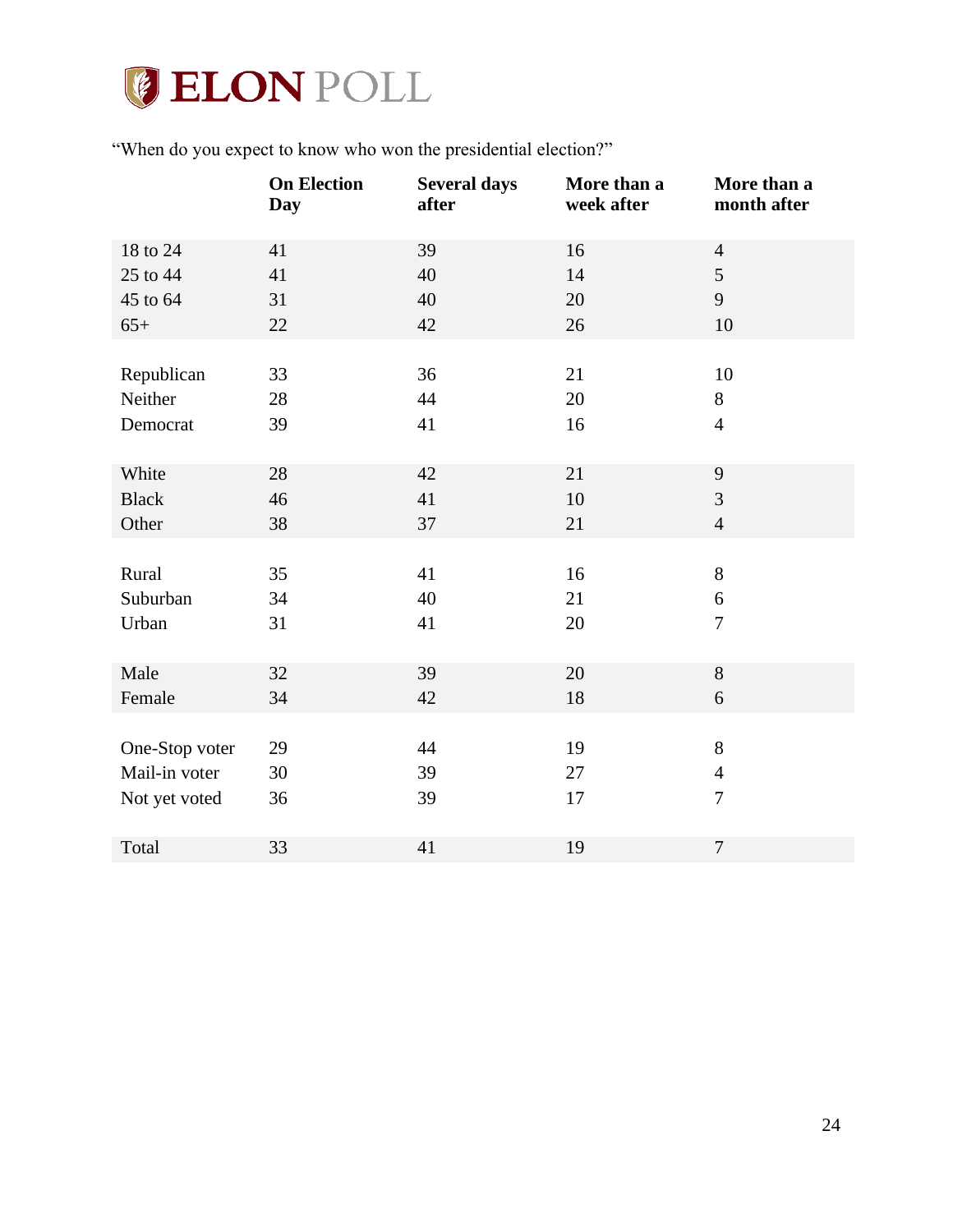

"How confident are you in the ability of public opinion polls to predict the outcome of the 2020 presidential election?"

|                | <b>Very</b><br>confident | Somewhat<br>confident | Only a little<br>confident | Not at all<br>confident |
|----------------|--------------------------|-----------------------|----------------------------|-------------------------|
| 18 to 24       | 18                       | 31                    | 33                         | 18                      |
| 25 to 44       | 20                       | 40                    | 26                         | 14                      |
| 45 to 64       | 10                       | 32                    | 29                         | 29                      |
| $65+$          | $\mathbf{2}$             | 22                    | 34                         | 42                      |
|                |                          |                       |                            |                         |
| Republican     | 16                       | 25                    | 23                         | 36                      |
| Neither        | 6                        | 25                    | 37                         | 31                      |
| Democrat       | 15                       | 45                    | 28                         | 12                      |
|                |                          |                       |                            |                         |
| White          | 11                       | 30                    | 30                         | 30                      |
| <b>Black</b>   | 17                       | 36                    | 29                         | 17                      |
| Other          | 13                       | 36                    | 29                         | 22                      |
|                |                          |                       |                            |                         |
| Rural          | 13                       | 29                    | 29                         | 29                      |
| Suburban       | 11                       | 36                    | 26                         | 27                      |
| Urban          | 12                       | 33                    | 33                         | 22                      |
|                |                          |                       |                            |                         |
| Male           | 15                       | 29                    | 25                         | 31                      |
| Female         | 10                       | 35                    | 33                         | 21                      |
|                |                          |                       |                            |                         |
| One-Stop voter | 12                       | 27                    | 30                         | 31                      |
| Mail-in voter  | 20                       | 36                    | 29                         | 15                      |
| Not yet voted  | 11                       | 34                    | 29                         | 25                      |
|                |                          |                       |                            |                         |
| Total          | 12                       | 32                    | 29                         | 26                      |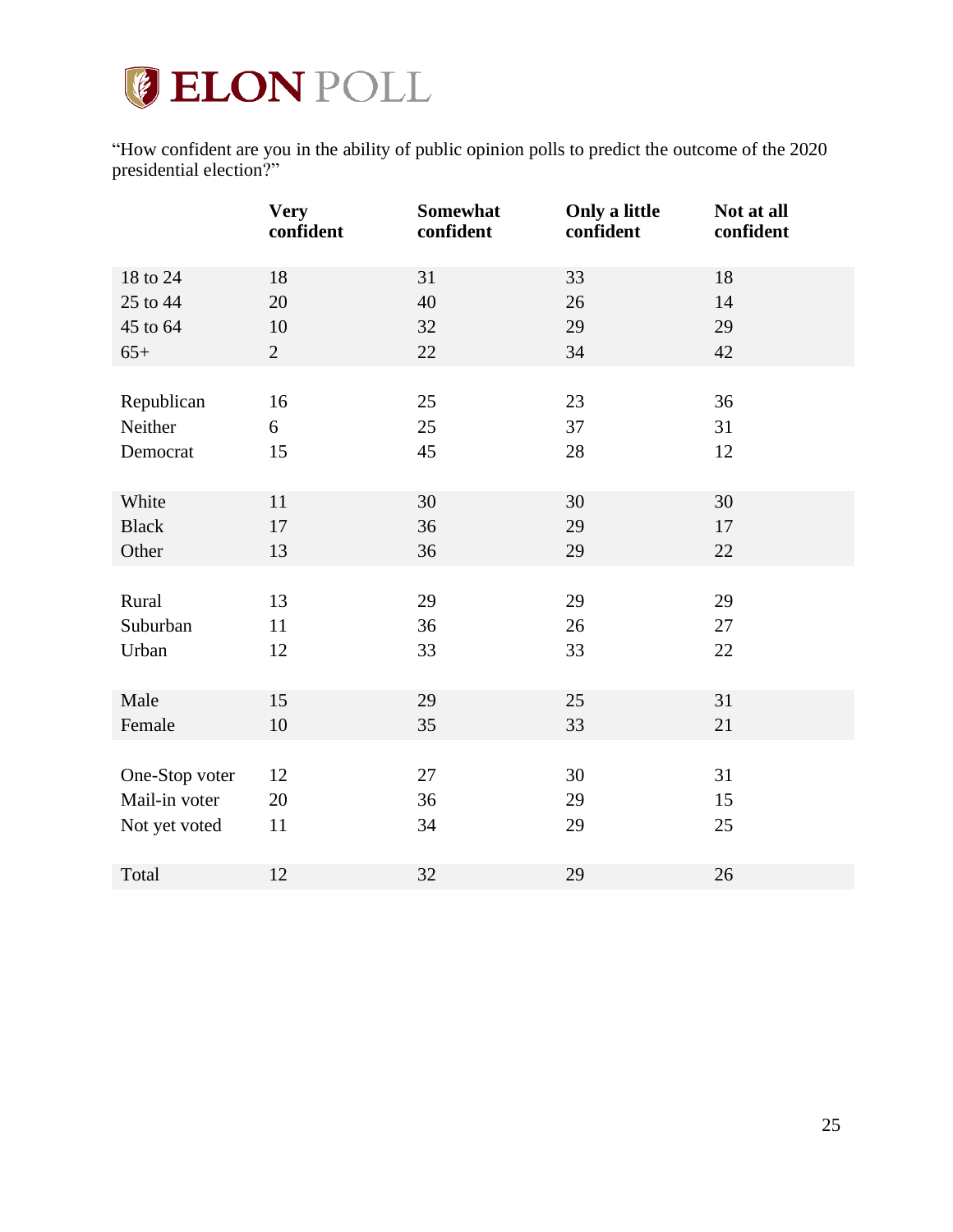# **GELON POLL**

"If a dispute about the 2020 election goes to the United States Supreme Court, how much do you trust the court to determine the outcome?"

|                | A great deal | Somewhat | Only a little | Not at all     |
|----------------|--------------|----------|---------------|----------------|
| 18 to 24       | 18           | 42       | 25            | 15             |
| 25 to 44       | 24           | 47       | 19            | 10             |
| 45 to 64       | 24           | 41       | 21            | 14             |
| $65+$          | 33           | 32       | 19            | 16             |
|                |              |          |               |                |
| Republican     | 40           | 44       | 14            | $\overline{3}$ |
| Neither        | 20           | 41       | 24            | 15             |
| Democrat       | 18           | 39       | 22            | 20             |
|                |              |          |               |                |
| White          | 27           | 42       | 20            | $11\,$         |
| <b>Black</b>   | 17           | 40       | 22            | 21             |
| Other          | 27           | 40       | 19            | 14             |
|                |              |          |               |                |
| Rural          | 27           | 41       | 21            | 11             |
| Suburban       | 23           | 45       | 21            | 10             |
| Urban          | 24           | 39       | 19            | 18             |
|                |              |          |               |                |
| Male           | 33           | 39       | 15            | 14             |
| Female         | 19           | 43       | 25            | 13             |
|                |              |          |               |                |
| One-Stop voter | $28\,$       | 39       | 19            | 14             |
| Mail-in voter  | 24           | 40       | 18            | 18             |
| Not yet voted  | 24           | 43       | 21            | 12             |
|                |              |          |               |                |
| Total          | 25           | 41       | 20            | 13             |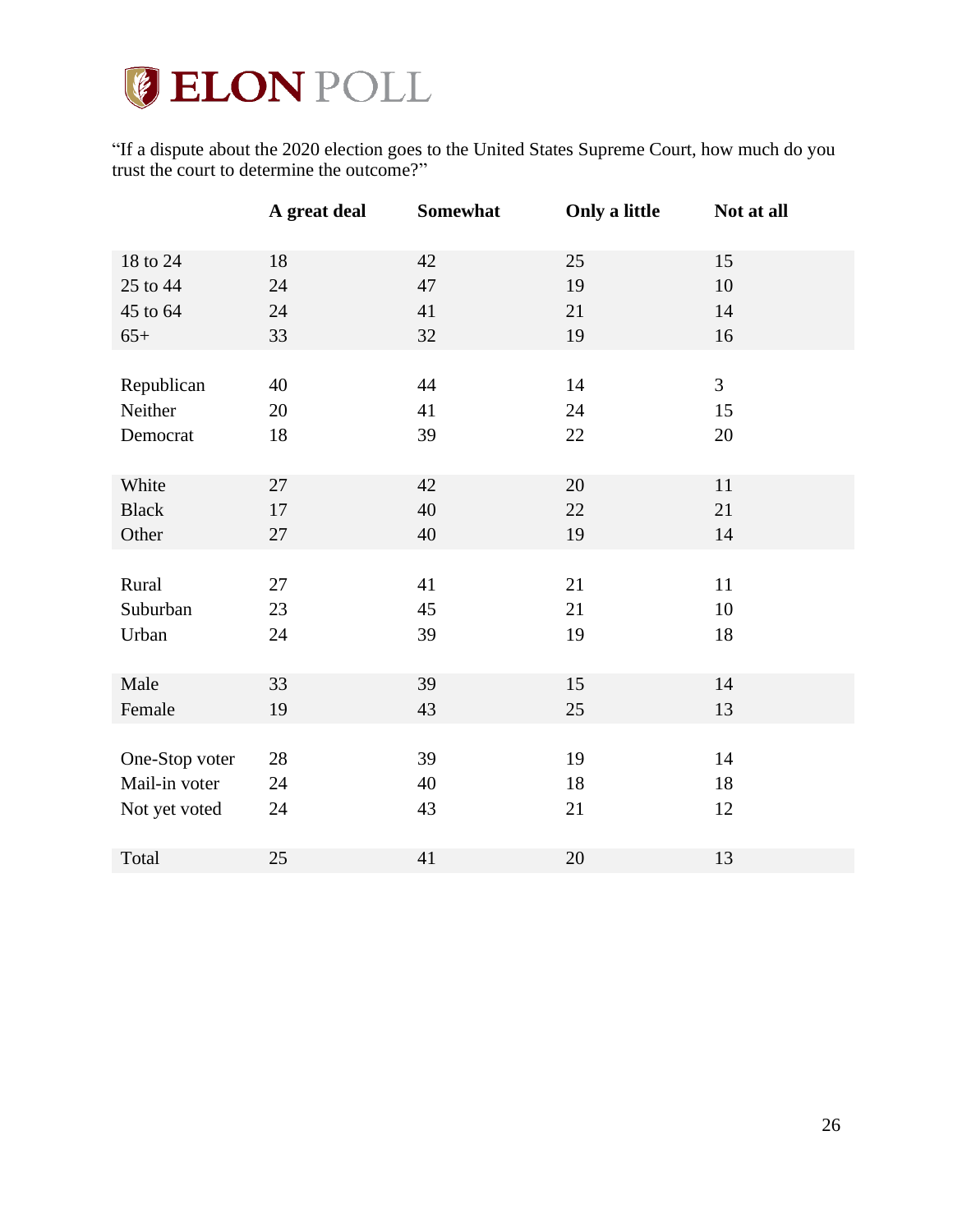

"Compared with the 2016 election, are you paying more or less attention to news about the 2020 election?"

|                | <b>More attention</b> | <b>Less attention</b> | About the same |
|----------------|-----------------------|-----------------------|----------------|
| 18 to 24       | 60                    | 19                    | 21             |
| 25 to 44       | 69                    | 13                    | 18             |
| 45 to 64       | 61                    | 10                    | 28             |
| $65+$          | 66                    | $7\overline{ }$       | 27             |
|                |                       |                       |                |
| Republican     | 63                    | 12                    | 25             |
| Neither        | 56                    | 11                    | 33             |
| Democrat       | 76                    | 11                    | 13             |
|                |                       |                       |                |
| White          | 64                    | 10                    | 26             |
| <b>Black</b>   | 73                    | 11                    | 16             |
| Other          | 58                    | 17                    | 24             |
|                |                       |                       |                |
| Rural          | 61                    | 13                    | 26             |
| Suburban       | 68                    | 11                    | 21             |
| Urban          | 67                    | 10                    | 23             |
|                |                       |                       |                |
| Male           | 65                    | 9                     | 26             |
| Female         | 65                    | 13                    | 22             |
|                |                       |                       |                |
| One-Stop voter | 68                    | 9                     | 24             |
| Mail-in voter  | 67                    | 9                     | 23             |
| Not yet voted  | 63                    | 13                    | 24             |
|                |                       |                       |                |
| Total          | 65                    | 11                    | 24             |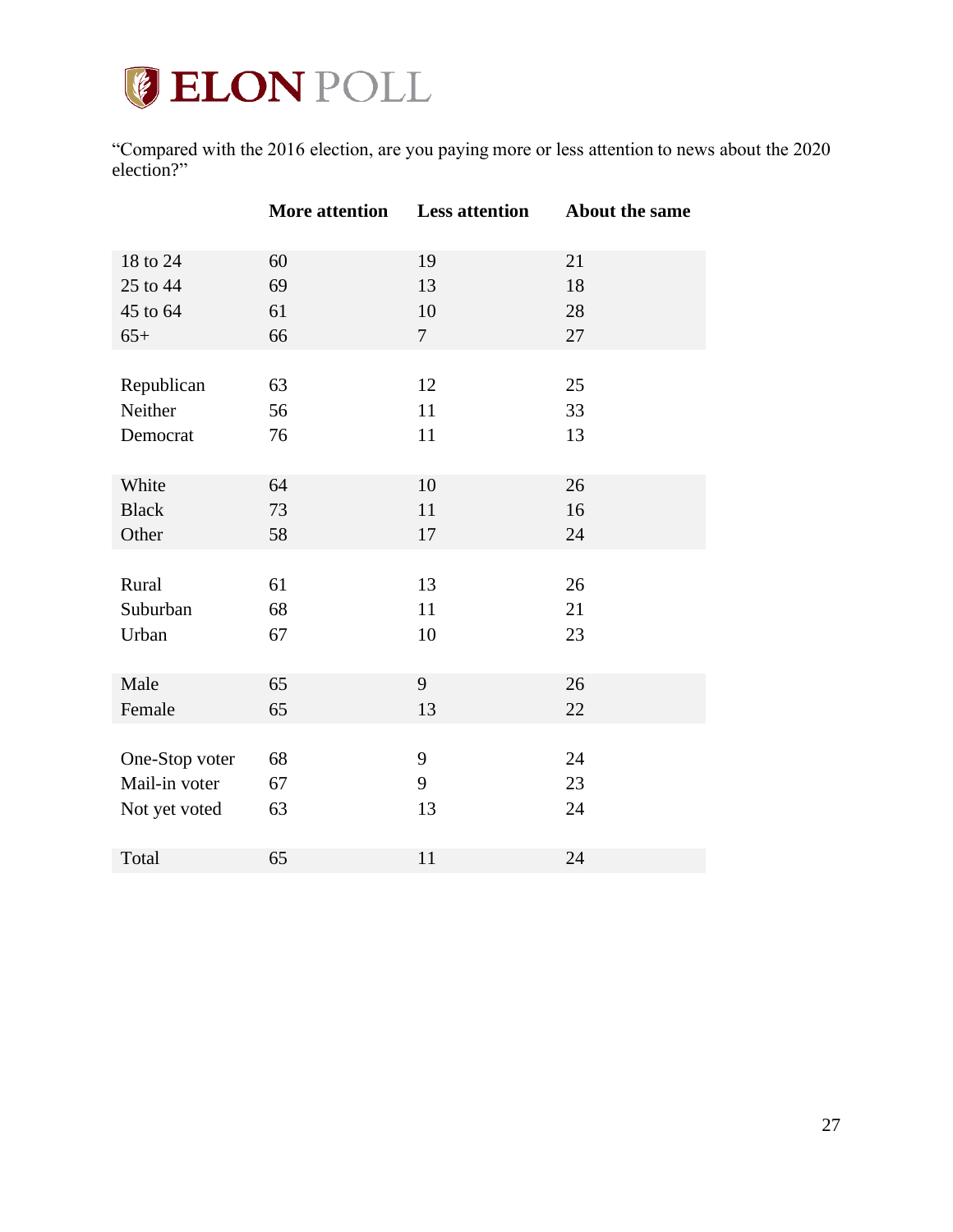

"If you could choose, would you prefer if the United States elected the president based on a national popular vote or based on the current Electoral College system?"

|                | <b>National</b><br>popular vote | <b>Electoral</b><br><b>College</b> | It depends |
|----------------|---------------------------------|------------------------------------|------------|
| 18 to 24       | 46                              | 25                                 | 29         |
| 25 to 44       | 56                              | 19                                 | 24         |
| 45 to 64       | 51                              | 33                                 | 17         |
| $65+$          | 48                              | 41                                 | 11         |
|                |                                 |                                    |            |
| Republican     | 32                              | 48                                 | 20         |
| Neither        | 44                              | 31                                 | 25         |
| Democrat       | 75                              | 12                                 | 13         |
|                |                                 |                                    |            |
| White          | 49                              | 34                                 | 17         |
| <b>Black</b>   | 62                              | 14                                 | 24         |
| Other          | 47                              | 31                                 | 22         |
|                |                                 |                                    |            |
| Rural          | 47                              | 32                                 | 21         |
| Suburban       | 50                              | 30                                 | 19         |
| Urban          | 57                              | 26                                 | 17         |
|                |                                 |                                    |            |
| Male           | 50                              | 38                                 | 12         |
| Female         | 53                              | 22                                 | 25         |
|                |                                 |                                    |            |
| One-Stop voter | 51                              | 34                                 | 15         |
| Mail-in voter  | 67                              | 19                                 | 14         |
| Not yet voted  | 49                              | 28                                 | 23         |
|                |                                 |                                    |            |
| Total          | 51                              | 29                                 | 19         |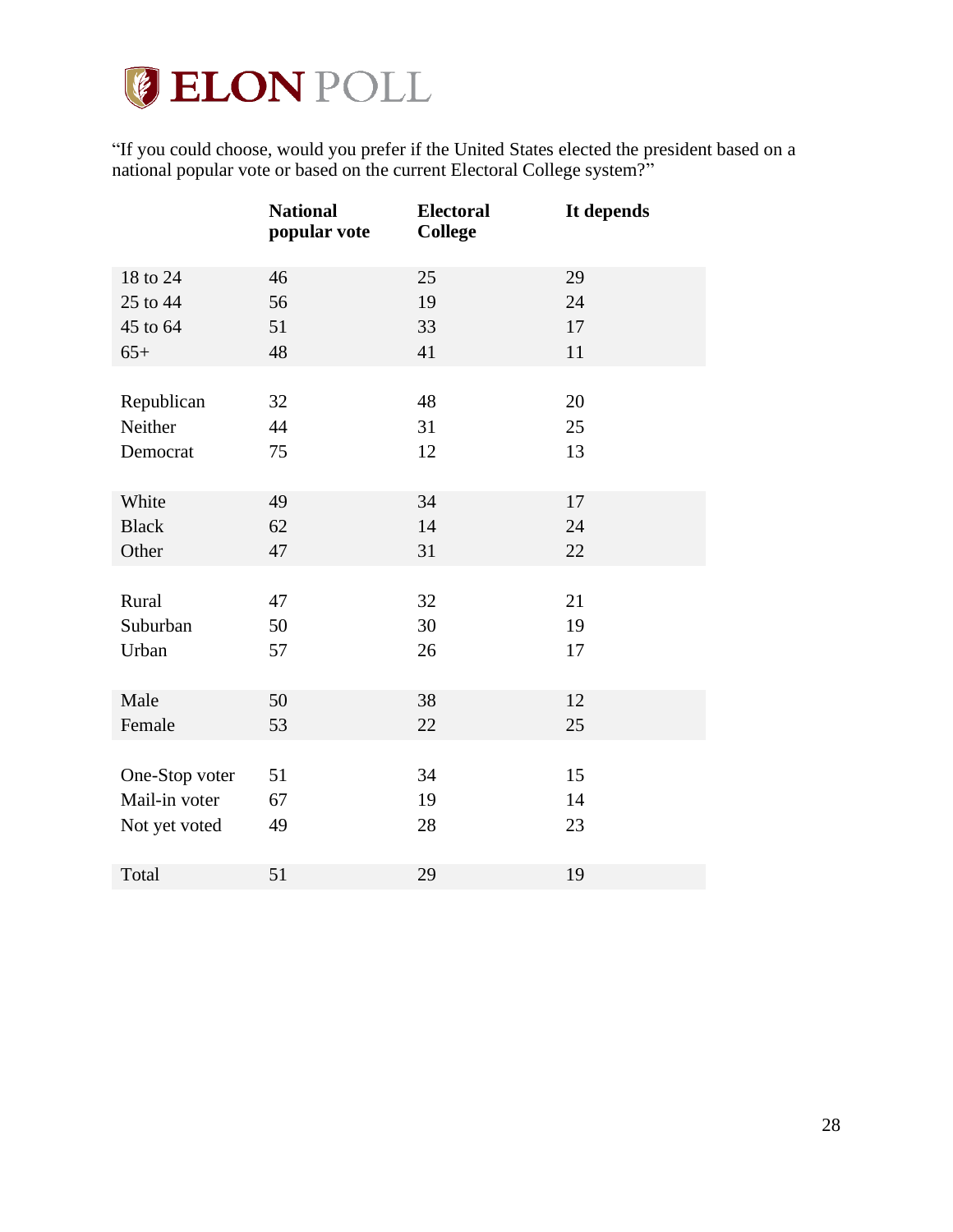

## <span id="page-28-0"></span>**Vote Method**

|              | <b>One-Stop</b> | <b>Mail-in</b> | Not yet voted |
|--------------|-----------------|----------------|---------------|
| 18 to 24     | 28              | 10             | 62            |
| 25 to 44     | 20              | 9              | 71            |
| 45 to 64     | 34              | 10             | 56            |
| $65+$        | 46              | 14             | 40            |
|              |                 |                |               |
| Republican   | 34              | 8              | 57            |
| Neither      | 30              | 8              | 62            |
| Democrat     | 32              | 15             | 53            |
|              |                 |                |               |
| White        | 32              | 10             | 58            |
| <b>Black</b> | 35              | 10             | 54            |
| Other        | 27              | 12             | 62            |
|              |                 |                |               |
| Rural        | 33              | 10             | 57            |
| Suburban     | 31              | 11             | 59            |
| Urban        | 32              | 11             | 57            |
|              |                 |                |               |
| Male         | 34              | 12             | 54            |
| Female       | 30              | 9              | 61            |
|              |                 |                |               |
| Total        | 32              | 11             | 58            |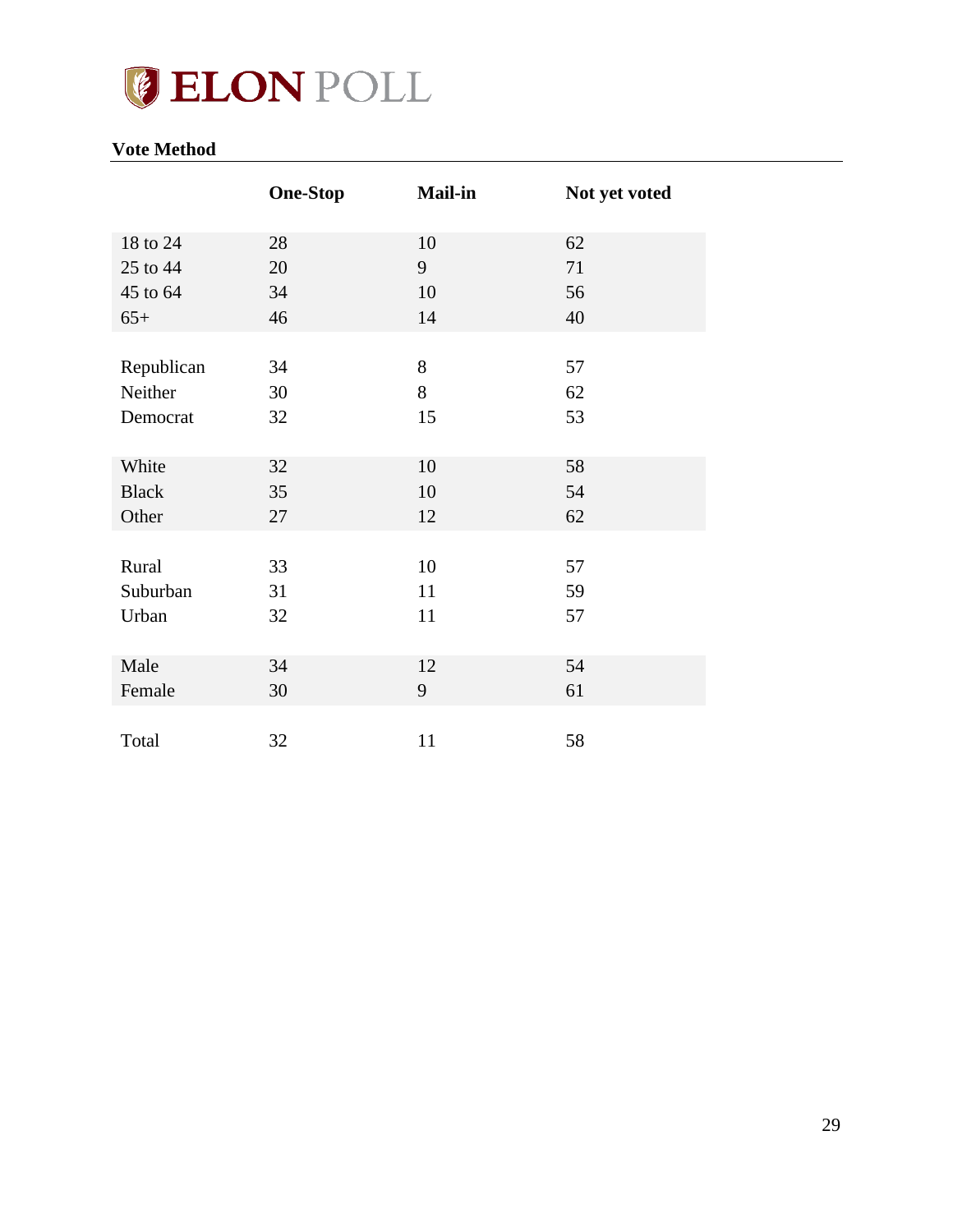

## [if already voted]

"How satisfied were you by your experience with the voting process this year?"

|                | Extremely<br>satisfied | Somewhat<br>satisfied | Neither        | Somewhat<br>dis-<br>satisfied | Extremely<br>dis-<br>satisfied |
|----------------|------------------------|-----------------------|----------------|-------------------------------|--------------------------------|
| 18 to 24       | 34                     | 39                    | 22             | $\overline{4}$                | $\mathbf{1}$                   |
| 25 to 44       | 67                     | 19                    | 11             | $\overline{2}$                | $\mathbf{1}$                   |
| 45 to 64       | 72                     | 23                    | $\overline{4}$ | $\mathbf{1}$                  | $\overline{0}$                 |
| $65+$          | 75                     | 18                    | $\overline{4}$ | $\sqrt{2}$                    | $\boldsymbol{0}$               |
|                |                        |                       |                |                               |                                |
| Republican     | 68                     | 25                    | 5              | $\mathbf{2}$                  | $\boldsymbol{0}$               |
| Neither        | 70                     | 15                    | 10             | $\overline{4}$                | $\mathbf{1}$                   |
| Democrat       | 67                     | 25                    | 8              | $\overline{0}$                | $\overline{0}$                 |
|                |                        |                       |                |                               |                                |
| White          | 72                     | 20                    | 5              | $\sqrt{2}$                    | $\overline{0}$                 |
| <b>Black</b>   | 65                     | 22                    | 11             | $\mathbf{1}$                  | $\overline{0}$                 |
| Other          | 54                     | 31                    | 13             | $\overline{2}$                | $\mathbf{1}$                   |
|                |                        |                       |                |                               |                                |
| Rural          | 69                     | 20                    | $8\,$          | $\mathbf{2}$                  | $\mathbf{1}$                   |
| Suburban       | 66                     | 23                    | 8              | 3                             | $\boldsymbol{0}$               |
| Urban          | 68                     | 23                    | $\tau$         | $\mathbf{1}$                  | $\boldsymbol{0}$               |
|                |                        |                       |                |                               |                                |
| Male           | 74                     | 19                    | 5              | $\overline{2}$                | $\boldsymbol{0}$               |
| Female         | 62                     | 25                    | 10             | $\overline{2}$                | $\mathbf{1}$                   |
|                |                        |                       |                |                               |                                |
| One-Stop voter | 74                     | 19                    | 5              | $\mathbf{2}$                  | $\boldsymbol{0}$               |
| Mail-in voter  | 62                     | 25                    | 10             | $\overline{2}$                | $\mathbf{1}$                   |
|                |                        |                       |                |                               |                                |
| Total          | 68                     | 22                    | $\tau$         | $\overline{2}$                | $\boldsymbol{0}$               |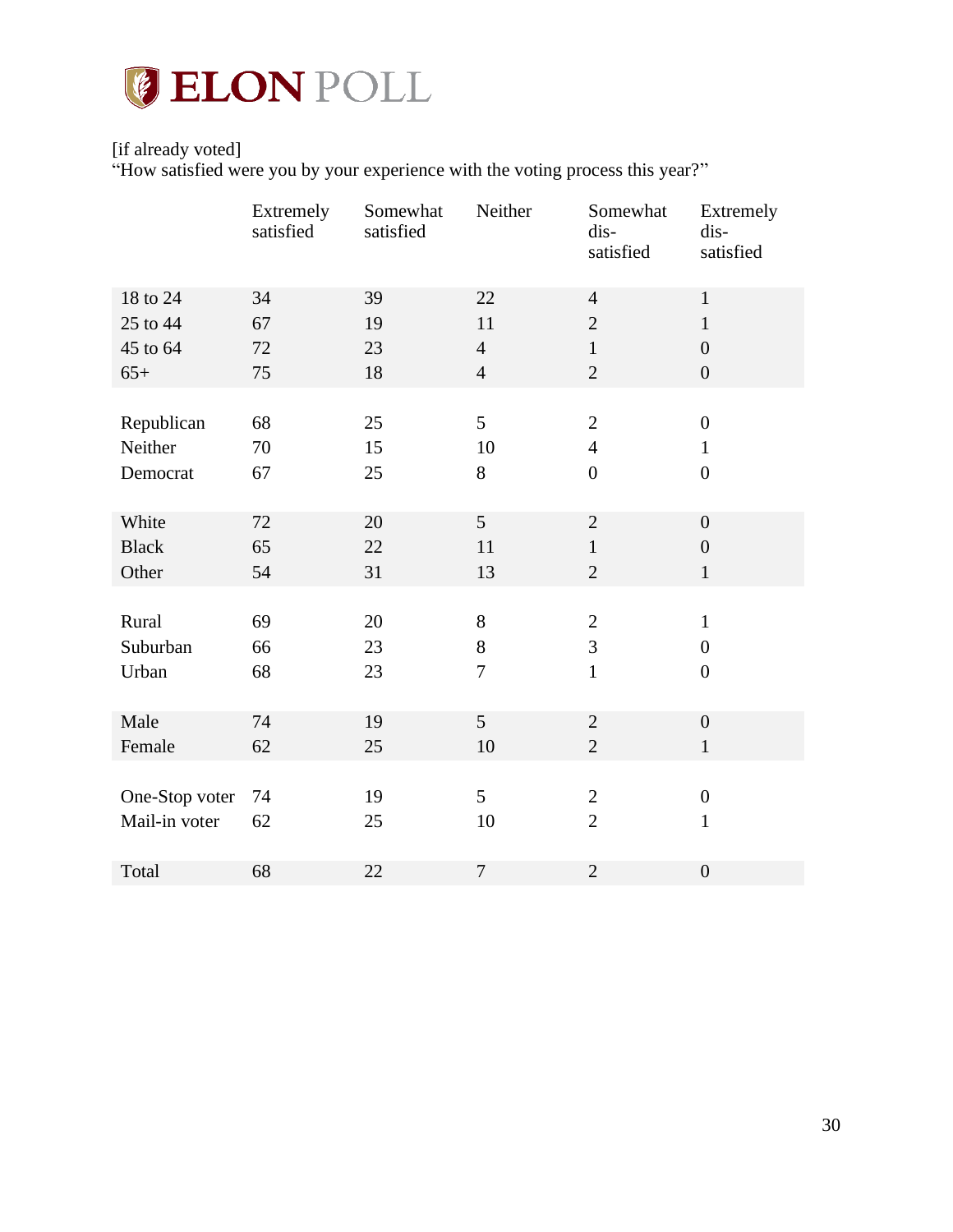

## <span id="page-30-0"></span>**Methodological Information**

| Mode:                            | Online                                         |
|----------------------------------|------------------------------------------------|
| Population:                      | N.C. Registered Voters                         |
| Dates in the field:              | October 23-25, 2020                            |
| Sample Size:                     | 1259                                           |
| Credibility Interval             | $+/-$ 3 %                                      |
| <b>Weighting Variables (NC):</b> | Age, Sex, Race, County Density,                |
|                                  | Education, Party Registration, and Vote Method |

### *Procedure*

The Elon University Poll used an online sample provided by Lucid, LLC. Respondents were recruited for this sample from many sample providers in the Lucid marketplace and received small amounts of compensation in exchange for their opinions. The survey was not an openlinked posted on social media, but rather was by direct invitation to a very large national pool of people who agree to take online surveys. More information about the Lucid marketplace and quality tests are available [here.](https://luc.id/quality/) Quotas on race, Hispanic ethnicity, sex, and age were applied prior to online survey commencement.

Online interviews were included in the final dataset if respondents spent a minimum length of time on the interview and particular sections, and if a respondent progressed through the entire survey. Open-ended online responses were individually inspected by the poll directors, who then deleted thirteen cases that were invalid. Respondents were recruited to the survey with a generic description about coronavirus.

#### *Credibility Interval*

Unlike a traditional random digit-dial telephone survey, online surveys do not have traditional margin of errors. Nonprobability quota samples like these do not adhere to assumptions of random selection. To account for uncertainty inherent in any sample-based research design, we provide a credibility interval. More information about this technique can be found [here.](https://www.aapor.org/Education-Resources/Election-Polling-Resources/Margin-of-Sampling-Error-Credibility-Interval.aspx) The credibility interval was calculated by inflating traditional confidence intervals by a design effect calculated using the squared sum of weights. For this North Carolina sample, this means: (1.076 \* 2.76= 2.97). We round these values up for presentation of results. As with all surveys, total survey error often exceeds sampling error.

#### *Support for Transparency*

The Elon University Poll supports transparency in survey research and is a charter member of the American Association for Public Opinion Research Transparency Initiative, which is a program promoting openness and transparency about survey research methods and operations among survey research professionals and the industry. All information about the Elon University Poll that we release to the public conforms to reporting conventions recommended by the American Association for Public Opinion Research and the National Council on Public Polls.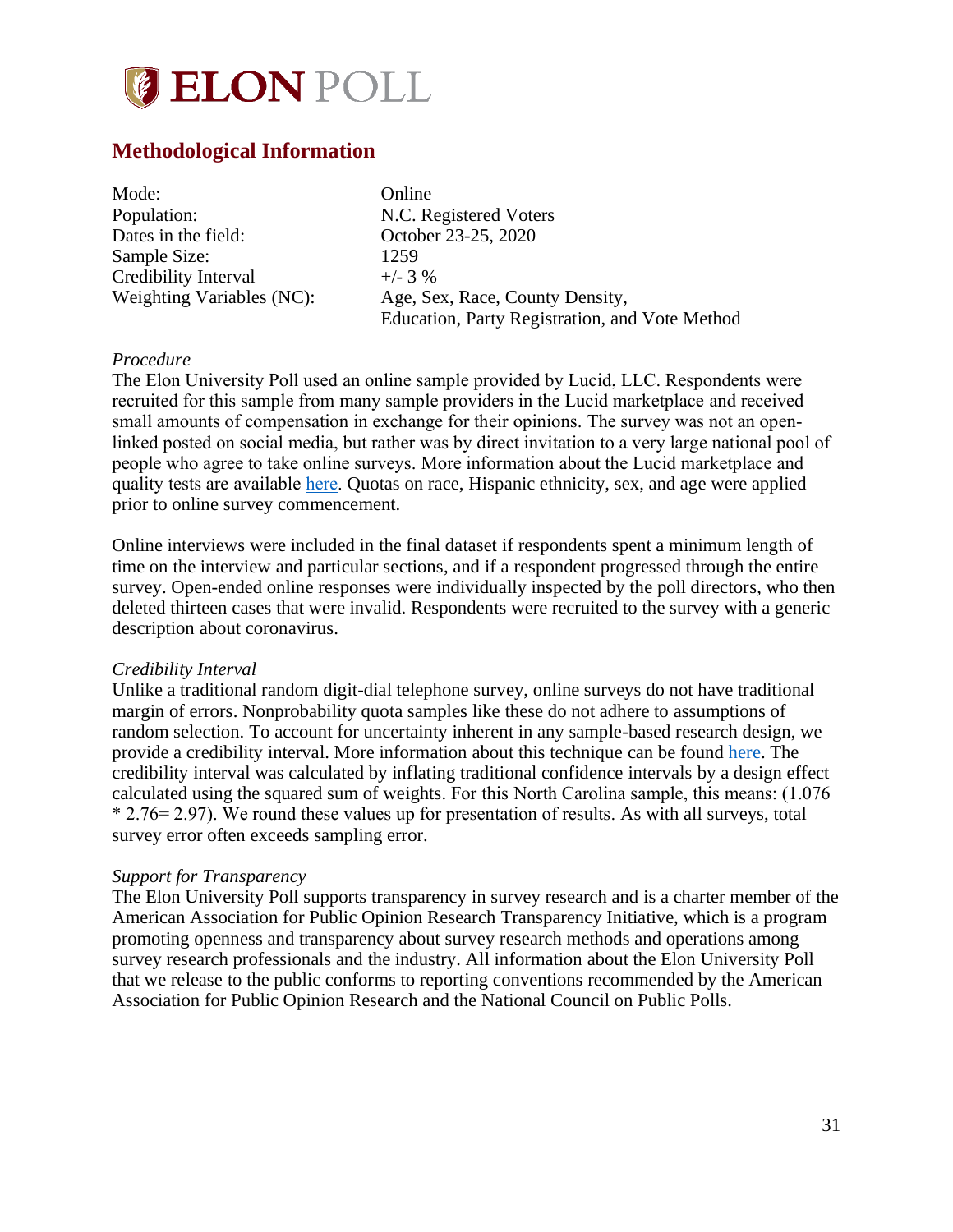

## <span id="page-31-0"></span>**Weighting Information**

Weights were generated in Stata using a technique known as iterative proportional fitting, also known as raking. The weight variable was calculated based on all of the variables in the table below.

Population values for age, sex, race and ethnicity, and county density were obtained from the North Carolina State Board of Elections full file of voters accessed on 10/24/2020. Vote method is based on returns as of 10/24/2020. Education was estimated from the U.S. Census.

|                      | <b>Population</b> | Unweighted    | Weighted      |
|----------------------|-------------------|---------------|---------------|
|                      | $\frac{6}{6}$     | $\frac{0}{0}$ | $\frac{0}{0}$ |
| 18-24                | 11                | 10            | 11            |
| 25-44                | 33                | 36            | 33            |
| $45 - 64$            | 33                | 37            | 33            |
| $65+$                | 23                | 17            | 23            |
| Male                 | 46                | 46            | 46            |
| Female               | 54                | 54            | 54            |
| White (Non-Hispanic) | 64                | 70            | 64            |
| <b>Black</b>         | 21                | 19            | 21            |
| Other                | 15                | 11            | 15            |
| One-Stop             | 32                | 31            | 32            |
| Mail-in              | 11                | 21            | 11            |
| Not Yet Voted        | 58                | 48            | 58            |
| < Bachelor's         | 68                | 59            | 68            |
| Bachelor's or more   | 32                | 41            | 32            |
| <b>Rural County</b>  | 39                | 42            | 39            |
| Suburban             | 25                | 25            | 25            |
| Urban                | 36                | 34            | 36            |
| Republican           | 30                | 34            | 30            |
| Neither              | 34                | 31            | 34            |
| Democrat             | 36                | 35            | 36            |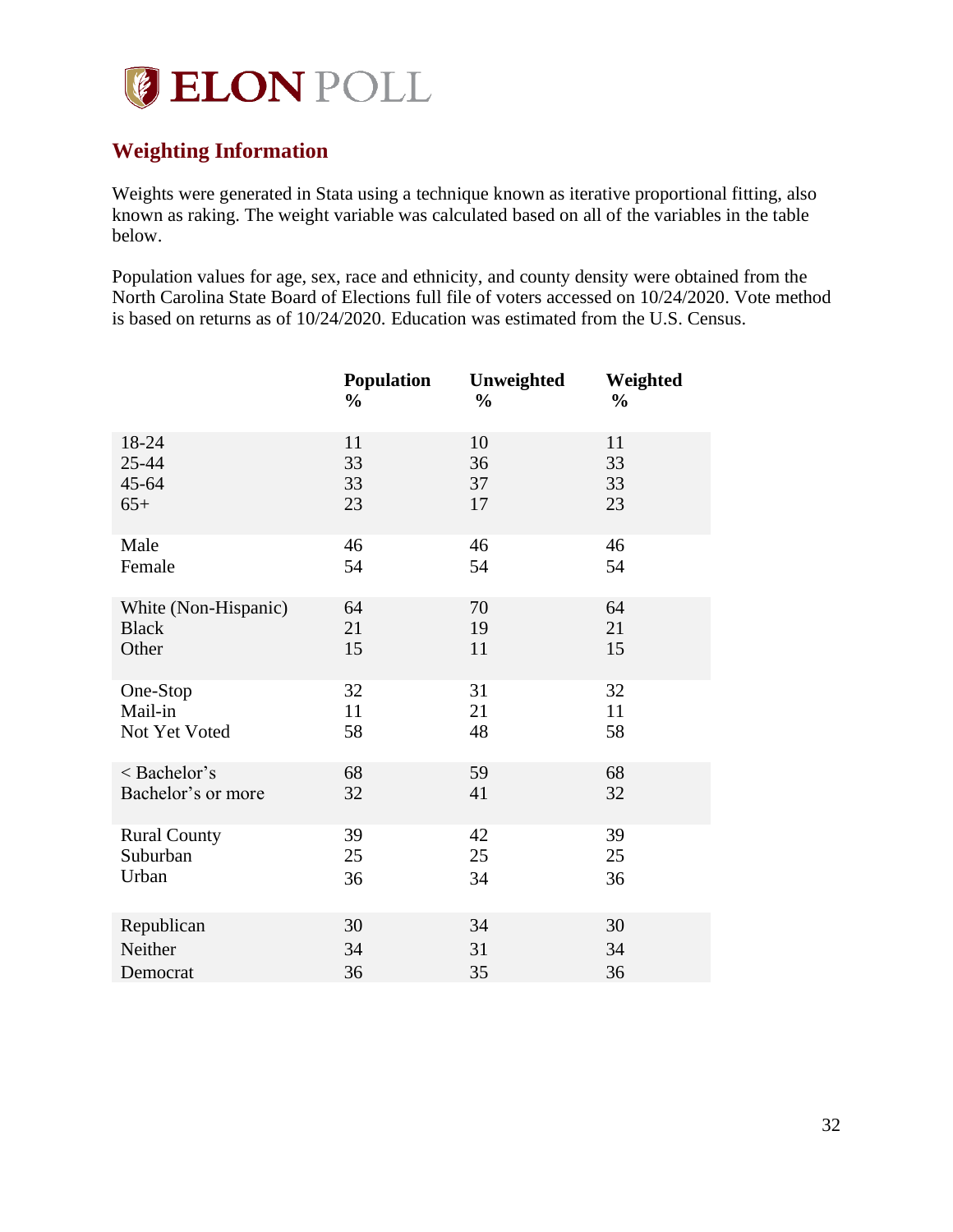

## <span id="page-32-0"></span>**Frequently Asked Questions**

### **1. Who pays for the Elon University Poll?**

Elon University fully funds the Elon University Poll. The poll operates under the auspices of the College of Arts and Sciences at Elon University, led by Dean Gabie Smith. The Elon University administration, led by Dr. Connie Ledoux Book, president of the university, fully supports the Elon University Poll as part of its service to the community. Because of this generous support, the Elon University Poll does not engage in any contract work. This permits the Elon University Poll to operate as a neutral, non-biased, non-partisan resource.

### **2. Does the Elon University Poll favor a certain party?**

The Elon University Poll is an academic, non-partisan survey research organization. We do not engage or work with any political candidates or parties. We employ best practices to ensure the results are not biased.

#### **3. Did you weight the data?**

Yes. We apply weights to the data. For this survey, we generated results using raking based on U.S. Census data and the N.C. State Board of Elections public voter file, accessed on October 24, 2020. For more details, see the Weighting Information above.

### **4. What are the advantages and disadvantages of online surveys over traditional randomdigital dial surveys?**

Traditional telephone surveys have a clear advantage over online surveys such as this in that assumptions of equal probability of selection are more appropriate. Furthermore, online surveys do not capture opinions of respondents who lack internet access.

However, our opinion is that [declining telephone response rates](http://www.pewresearch.org/fact-tank/2019/02/27/response-rates-in-telephone-surveys-have-resumed-their-decline/) and the growth in online sample pool sizes have narrowed quality differences between the two modes. In the case of this survey, we hoped to capture opinions related to a breaking news item. An online survey enabled us to quickly gather a large enough sample size to make inferences about the U.S. population. Additionally, like many college students, our student survey interviewers are not on campus at this time.

Additional information about opt-in surveys in general is available from AAPOR and the [Pew Research Center.](http://www.pewresearch.org/fact-tank/2018/08/06/what-are-nonprobability-surveys/)